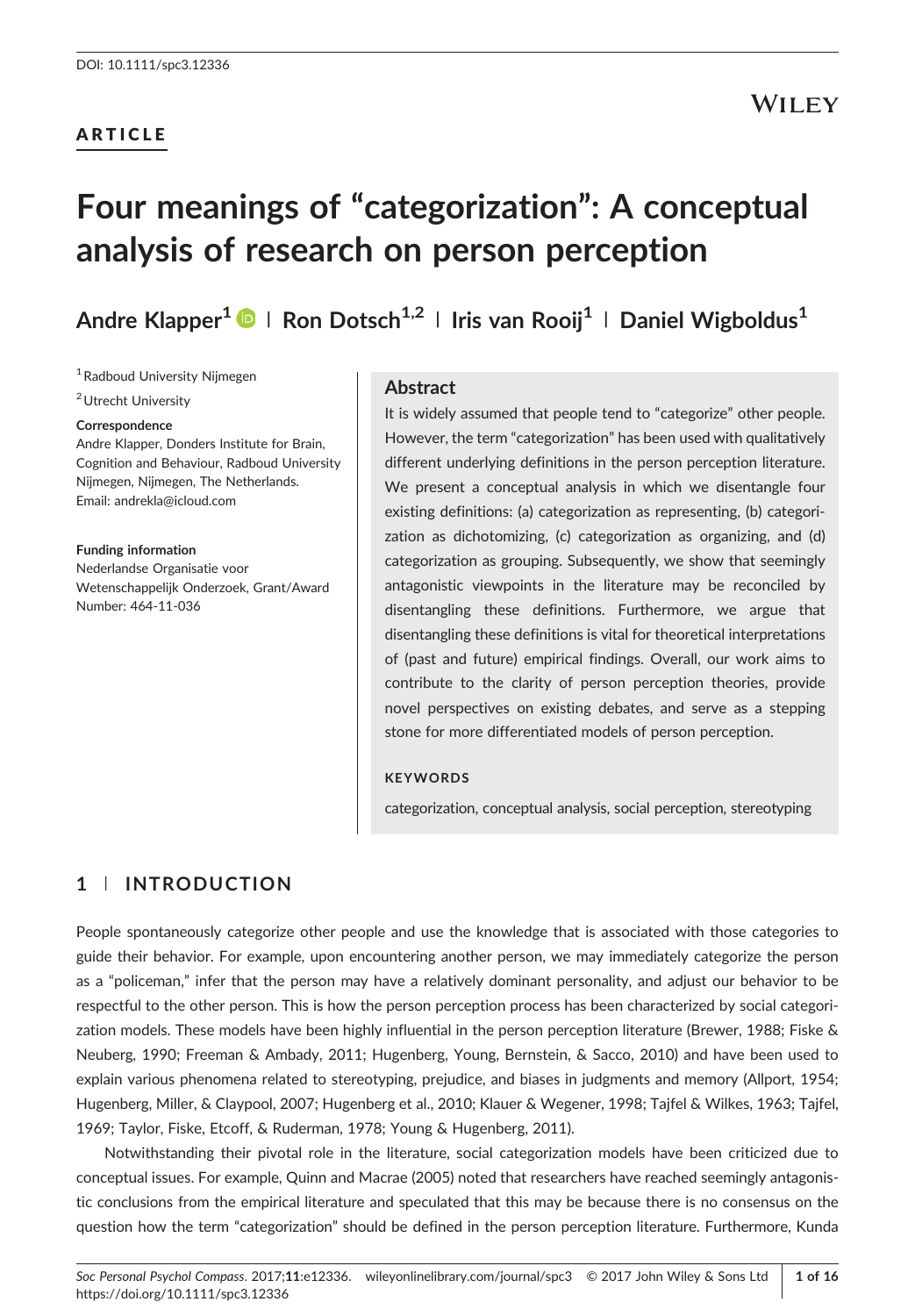2 of 16 **International Contract ALAPPER** ET AL.

and Thagard (1996) noted that researchers have distinguished between categorical and non‐categorical processes in person perception while leaving ambiguous what exactly distinguishes these two types of processes. Similar concerns were raised by Cox and Devine (2015). Because of such issues, some have argued for models that avoid the typical notions of social categorization models (Cox & Devine, 2015; Kunda & Thagard, 1996).

What is the cause of these issues? As Quinn and Macrae (2005) suggested, a likely cause is that different researchers have used the term "categorization" with different definitions. If that is the case, a possible solution may be to disentangle the confounded definitions and investigate whether the issues could reflect different usages of the term "categorization." For example, seemingly antagonistic viewpoints may turn out to be compatible if they employ the term "categorization" with different definitions. However, as yet, it has remained relatively unclear what those confounded definitions are, and whether disentangling them can address existing issues.

In the present article, we present a conceptual analysis in which we disentangle four definitions with which the term "categorization" has been used in the person perception literature. Next, we demonstrate how confounding these definitions may have contributed to several open questions in the literature. Conversely, we argue that disentangling the definitions may help to answer those questions. In the following, we briefly describe several existing issues in the person perception literature for which this conceptual contribution is relevant.

#### 2 | OPEN QUESTIONS

First, there are seemingly antagonistic viewpoints about the question how integral categorization is to person perception. According to the traditional view, "categorization" is an inevitable part of person perception—there cannot be person perception without it (Allport, 1954). In contrast, other researchers argued that "categorization" may be only one of several processing strategies that social perceivers can employ, and that social perceivers rely on categorization only under certain conditions (Macrae, Bodenhausen, Milne, Thorn, & Castelli, 1997; Macrae & Bodenhausen, 2000). We aim to show that these viewpoints may not be as antagonistic as they seem. That is, both the hypothesis that "categorization" is inevitable and that "categorization" is a conditional strategy can be true at the same time, if those hypotheses employ different definitions of the term "categorization."

Second, if one adopts the viewpoint that "categorization" is a conditional processing strategy, it is relatively unclear to what extent social perceivers rely on "categorization." While the more traditional view is that "categorization" is a frequently employed default of person perception (Brewer, 1988; Fiske & Neuberg, 1990), some researchers noted that non‐categorical processes may be relatively common (Blair, Judd, Sadler, & Jenkins, 2002; Blair, Judd, & Chapleau, 2004; Blair, Judd, & Fallman, 2004; Krueger & Rothbart, 1988). As a result, there is no clear answer to the question of how frequently people "categorize." We suggest that this issue may not reflect solely insufficient empirical data but also different employed definitions of "categorization" in the literature. That is, the same set of findings may support the conclusion that people "categorize" frequently under some definitions but not under others. Disentangling these definitions is therefore an important requirement to reach a coherent conclusion about the frequency with which people "categorize."

Third, there has been debate about the scientific value of the key notions of social categorization models. In particular, there appear to be ambiguities in the way researchers distinguished "categorization" from other hypothetical processes (Cox & Devine, 2015; Kunda & Thagard, 1996; Quinn & Macrae, 2005). For example, although "categorization" has been defined as grouping individuals (e.g., Mason & Macrae, 2004), mapping a person onto a personality trait (e.g., this person is "intelligent") has been explicitly distinguished from "categorization" (Fiske, Neuberg, Beattie, & Milberg, 1987; Fiske & Neuberg, 1990). However, Kunda and Thagard (1996) noted that people can be grouped based on virtually every property—including personality traits (e.g., the group of intelligent people). For such reasons, conceptual distinctions between "categorization" and alternative processes have been rejected by some researchers (Cox & Devine, 2015; Kunda & Thagard, 1996).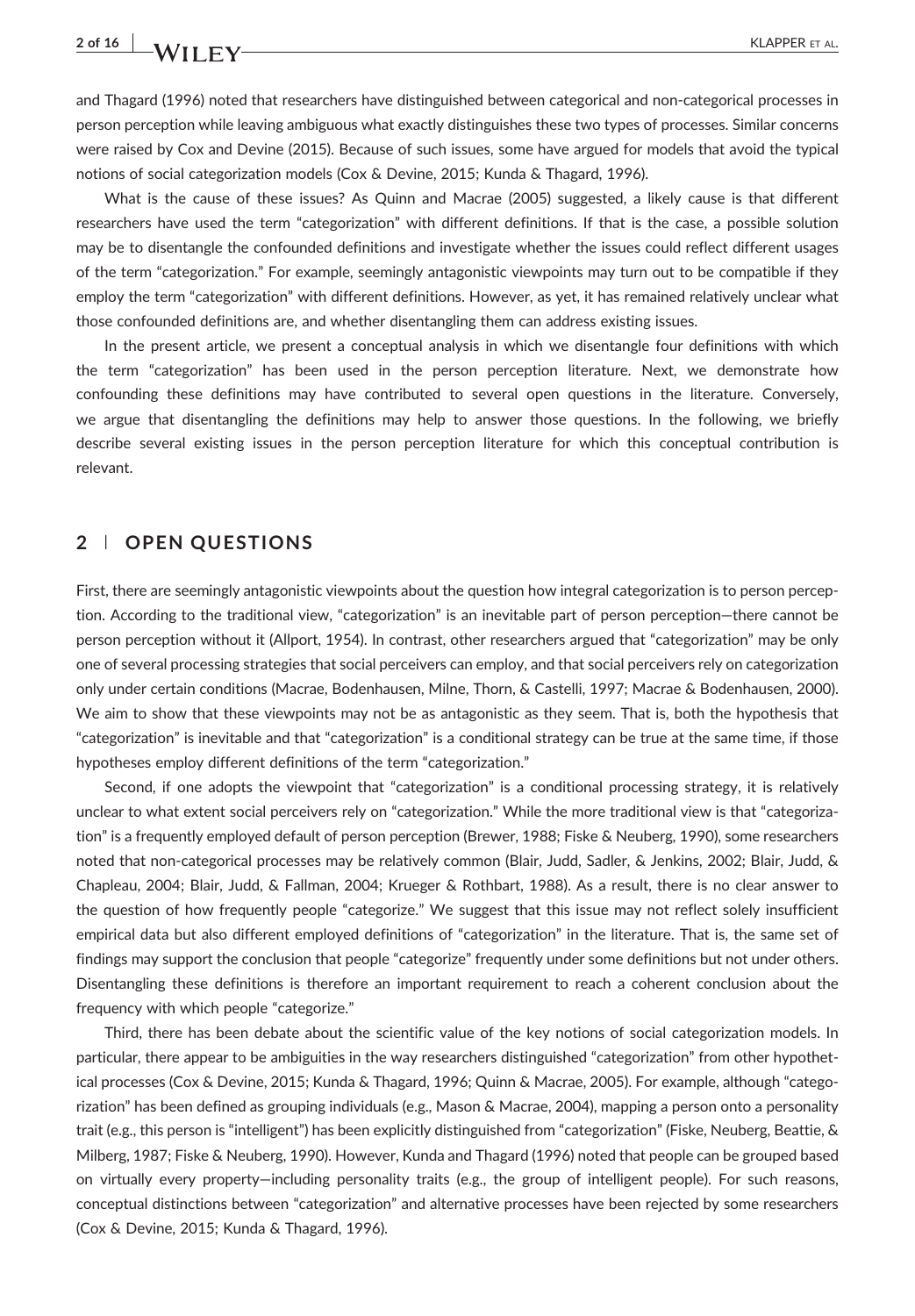We suggest that a source of the issues above may be that terms like "category" and "categorization" have been used with different underlying definitions, and that these definitions are currently confounded in the literature. If this is the case, then the issues above may be addressed (at least, in part) by disentangling the confounded definitions of "categorization."

### 3 | CONCEPTUAL ANALYSIS

Our conceptual analysis identifies and disentangles four different definitions with which the term "categorization" has been used in the person perception literature. First, the term "categorization" has been used to refer to the process of mapping external stimuli onto internal representations (the representing definition). Second, the term "categorization" has been used to refer to the process of mapping stimuli that vary on graded dimensions onto binary all-or-none representations (the dichotomization definition). Third, the term "categorization" has been used to refer to the process of summarizing information about other people in terms of organizing representations (the *organizing definition*). Fourth, the term has been used to refer to the process of construing perceived people as interchangeable members of social groups rather than separate individuals (the grouping definition). An overview of these definitions and related terminology is given in Table 1. Readers who wish to see more "evidence" that these definitions have been used in the literature are referred to the Appendix in which we provide a selection of relevant quotations.

#### Definition 1: Categorization as representing

The term "categorization" has often been used to refer to the process of mapping external stimuli onto internal representations (Macmillan, Kaplan, & Creelman, 1977; Medin & Smith, 1984; Smith & Medin, 1981; see also: Mervis & Rosch, 1981) According to this definition, any kind of conception of a stimulus as "something" constitutes categorization. This includes perceiving a person as a member of a social group (e.g., this person is a "professor"), recognizing a person's identity (e.g., this person is "Mary"), or judging a person's character (this person is "friendly"). Hence, under the representing definition, "categorization" is a very general cognitive function.<sup>1</sup>

There has been very little debate about the question of whether people "categorize" under the representing definition. In fact, it is widely assumed in cognitive science that perception (including person perception) involves some form of mapping stimuli onto internal representations.<sup>2</sup> Virtually every existing person perception model in the literature assumes that social perceivers mentally represent other people in some way (e.g., Brewer, 1988; Ehret, Monroe, & Read, 2014; Fiske & Neuberg, 1990; Freeman & Ambady, 2011; Greenwald & Banaji, 1995; Hugenberg et al., 2010; Kunda & Thagard, 1996; Smith & DeCoster, 1998; Zebrowitz, Fellous, Mignault, & Adreoletti, 2003), and under the representing definition of "categorization," this entails that virtually every person perception model assumes that perceivers "categorize." Nevertheless, there has been debate in the past on the question of how exactly the mapping of stimuli onto representations is performed. Awareness of two models of this mapping is particularly important in order to disentangle the representing definition from other definitions: the classical and prototype models. These models are well known, and we therefore summarize them only briefly before we proceed with our conceptual analysis.

According to the classical model, a perceived stimulus is mapped onto an internal representation if and only if the stimulus contains a number of necessary and jointly sufficient features (e.g., a stimulus may be categorized as a pen if and only if it is long and thin and can write; Medin & Smith, 1984; Smith & Medin, 1981). Importantly, this model implies that only two discrete cognitive outcomes are possible: Either a representation is not mapped onto the stimulus (because it does not have all necessary features) or it is mapped onto the stimulus (because it has a jointly sufficient set of features). In contrast, according to the prototype model, "categorization" is seen as a graded similarity judgment between an external stimulus and an internal representation (Medin & Smith, 1984; Mervis & Rosch, 1981; Smith & Medin, 1981; Smith & Zarate, 1990). Thus, a key difference is that the classical model assumes that our brain makes a binary decision during "categorization" (a stimulus is seen as 'X' or 'not‐X') while prototype models assume that the mapping of stimuli onto internal representation is graded (the stimulus could be categorized as a better or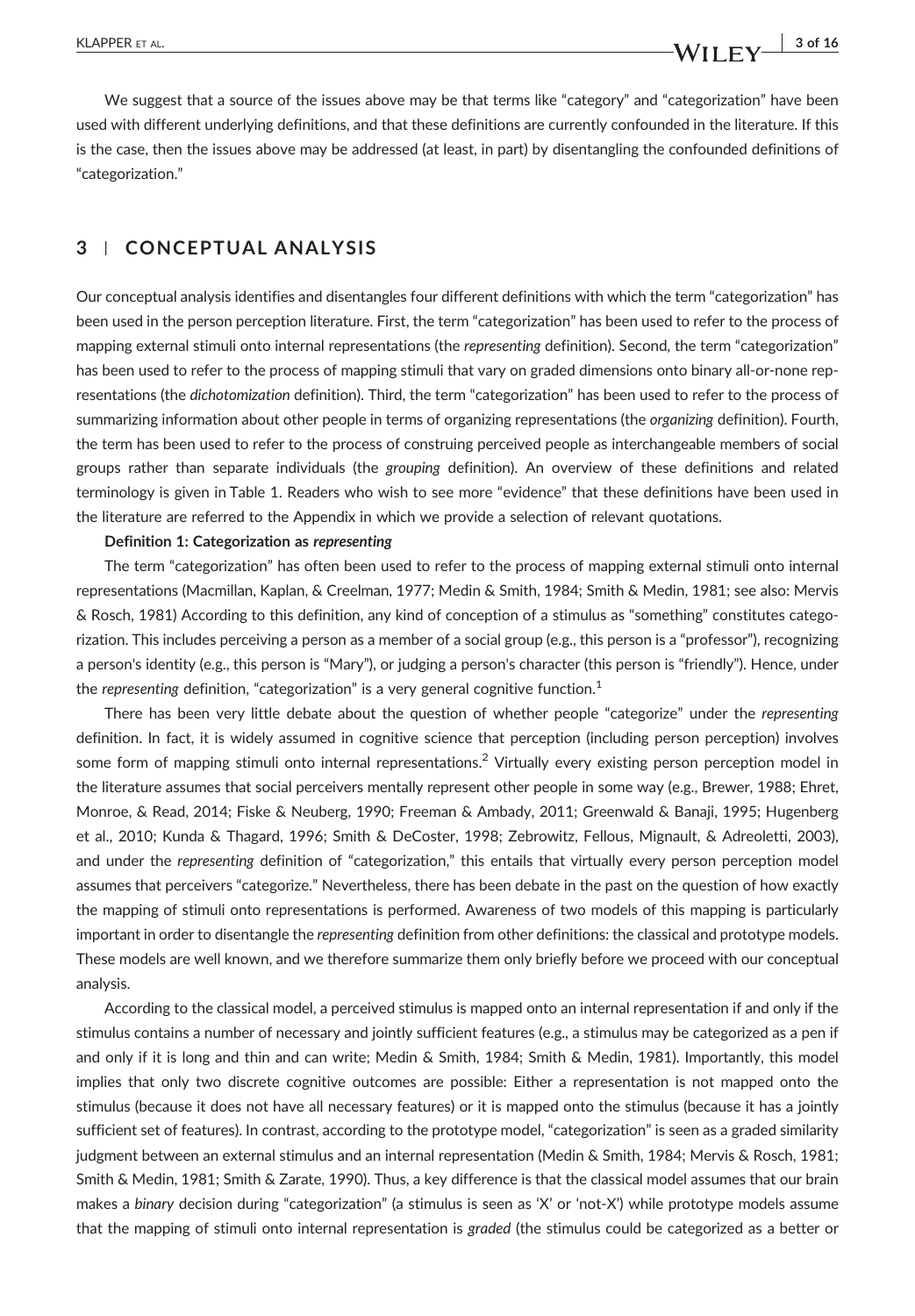| <b>Definition</b>                     | Categorical<br>representation                                                                               | Non-categorical<br>representation                         | <b>Categorical processing</b>                                                                                                                                | Non-categorical<br>processing                                                                    |
|---------------------------------------|-------------------------------------------------------------------------------------------------------------|-----------------------------------------------------------|--------------------------------------------------------------------------------------------------------------------------------------------------------------|--------------------------------------------------------------------------------------------------|
| 1. Categorization<br>as representing  | Any mental<br>representation                                                                                | Not explicitly<br>defined                                 | Perceiving a person as<br>"something"                                                                                                                        | Not explicitly defined                                                                           |
| 2. Categorization<br>as dichotomizing | An all-or-none<br>representation                                                                            | A graded<br>representation                                | Perceiving a person as<br>either $X$ or not $X$                                                                                                              | Perceiving a degree to<br>which a person is $X$                                                  |
| 3. Categorization<br>as organizing    | The representation<br>that has the most<br>associations with<br>other observed<br>properties of a<br>person | All other observed<br>properties of a<br>person           | Reducing a person to the<br>property (e.g., man) that<br>has the most associations<br>with other observed<br>properties (e.g., tall,<br>beard, and dominant) | Looking at all individual<br>properties of a person<br>(e.g., man, tall, beard,<br>and dominant) |
| grouping                              | 4. Categorization as A representation of<br>a group (e.g., man)                                             | A representation<br>of an individual<br>(e.g., Brad Pitt) | Distinguishing between<br>groups without<br>necessarily<br>distinguishing between<br>their members                                                           | Distinguishing between<br>individuals (even within<br>groups)                                    |

#### **TABLE 1** An overview of the four discussed definitions of "categorization"

Note. Most definitions distinguish between categorical representations ("categories") and non‐categorical representations ("dimensions"/"features"/"attributes"/"exemplars"). Similarly, most definitions make a distinction between categorical and non‐categorical processing (sometimes called "individuation").

worse example of 'X'). Keeping these two models in mind is important for distinguishing the representing definition from the next definition.

#### Definition 2: Categorization as dichotomizing

The term "categorization" has also been used to refer to the strategy to dichotomize information as opposed to employing graded information. In particular, Tajfel (1969) proposed that people can represent perceived people in terms of "attributes which vary on continuous dimensions" and "classifications [i.e. categories] which are discontinuous." He gave the example that "nationalities or racial groups are, on the whole, discontinuous [whereas] personal traits or characteristics can be empirically treated as dimensions much in the same way as height and weight would be" (Tajfel, 1969, p. 178). In more recent research, this has evolved into a conception in which categorical representations are binary representations (e.g., a person is either an "African American" or not) while non‐categorical representations are graded representations (e.g., a person can be "trustworthy" to different degrees; Blair et al., 2002, 2004, 2005).

There are two noteworthy differences between the representing definition and the dichotomization definition of "categorization." First, under the representing definition, any mapping (non‐graded or graded) of a stimulus onto a mental representation constitutes "categorization." In contrast, under the dichotomization definition, only some mental representations are conceptualized as "categories" (e.g., nationalities) and only mapping stimuli onto these particular type of representations is conceptualized as "categorization." Conversely, mapping stimuli onto other mental representations (e.g., personality traits) is not seen as categorization under the dichotomization definition. This means that "categorization" can be avoided in principle under the dichotomization definition by representing another person in terms of non-categorical representations (e.g., extravert) rather than categorical representations (e.g., Italian).

Second, under the dichotomization definition, the defining property that distinguishes categorical from non-categorical representations is that categorical representations are binary. This idea is reminiscent of the classical model of "categorization" (under the representing definition) in which "categorization" involves a binary decision of whether or not to map a stimulus onto an internal representation. However, there is an important conceptual difference: Under the representing definition, "categorization" is the general process of mapping stimuli onto internal representations independent of whether that mapping is binary (as in the classical model) or graded (as in prototype models). Consequently, under the representing definition, a binary mapping is merely one possible model of how perceivers may "categorize." In contrast, under the dichotomization definition categorization is a binary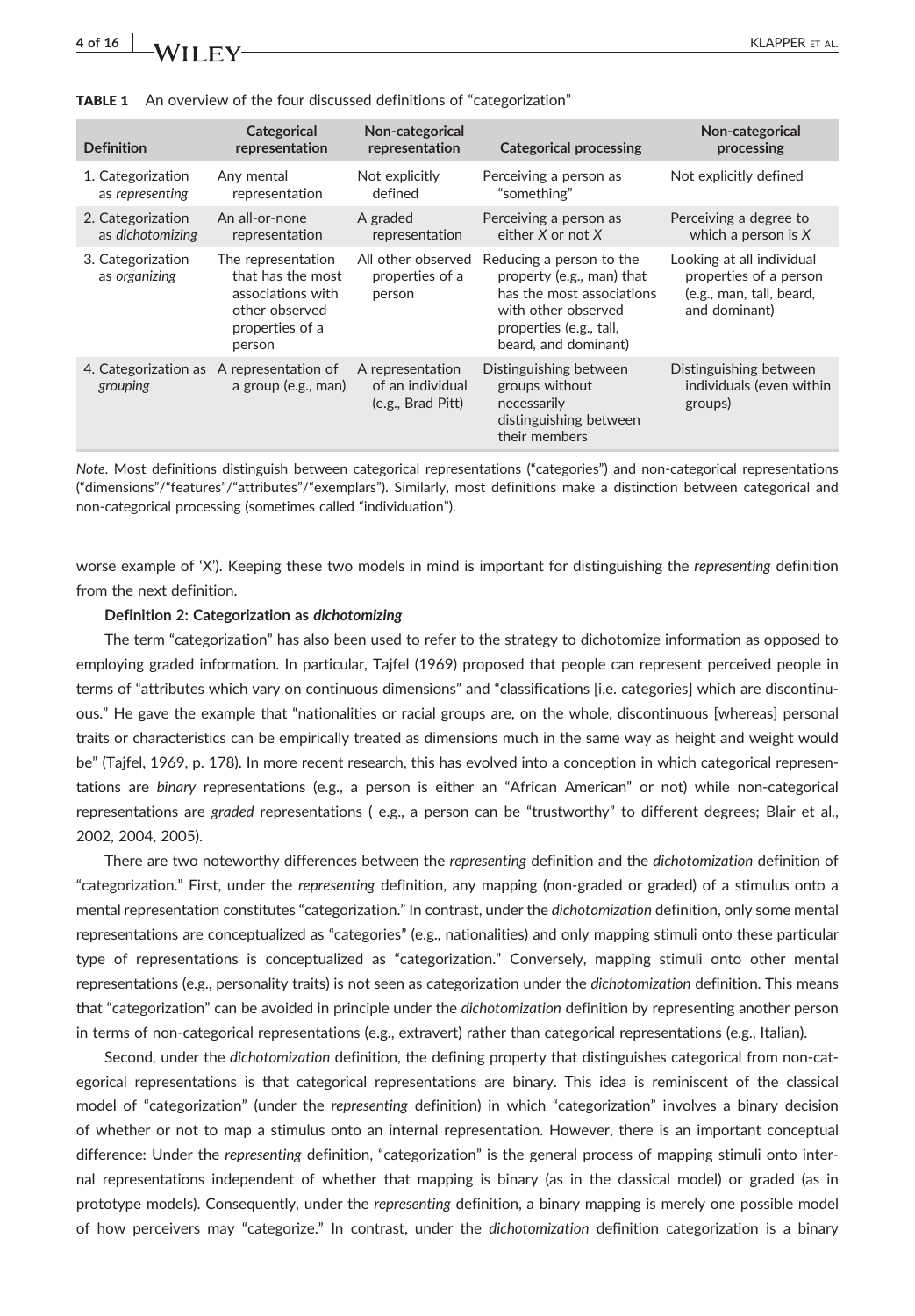mapping by definition. Consequently, graded mappings do not constitute "categorization" under the dichotomization definition.

This conceptual difference has consequences for the interpretation of empirical research. For example, consider the finding that the effect of African American race and Afrocentric facial features on judgments were differentially affected by a cognitive load manipulation. This finding was explained based on the idea that "the continuous nature of the features would make their strategic use much more difficult" (Blair, Judd, & Fallman, 2004, p. 768; emphasis added), suggesting that the processing of race is more effective under cognitive load. This reasoning seems to be based on the idea that African American race is not continuous in the mind of the perceivers (i.e., a target either belongs to the race or does not). As such, this reasoning appears to be based on the dichotomization definition and would not be consistent with the representation definition under which all representations can be continuous.

In fact, there is an even more general difference between the dichotomization and representation definitions. If one takes the dichotomization definition literally, then there is a substantial amount of findings that sheds doubt on categorization models. Specifically, it is a robust finding that people perceive a relatively graded fit between external stimuli and internal representations (Mervis & Rosch, 1981). This sheds doubt on the idea that people tend to dichotomize in their perception of other people: that is, that they "categorize" under the dichotomization definition. Likewise, there is evidence that race‐based stereotyping gets gradually stronger as a function of the amount racial features of a perceived person (Blair et al., 2002, 2005; Blair et al., 2004). This challenges categorization models under the dichotomization definition because under this definition "categorization models of stereotyping tend to assume that category members will be stereotyped to the same degree" (Blair, Judd, & Fallman, 2004, p. 763, emphasis added). In contrast, none of these findings would challenge the notion that people tend to "categorize" under the representing definition because the representing definition allows for continuous representations (and stereotyping).

To be clear, researchers have not explicitly declared the substantial body of evidence for continuous perception and stereotyping as evidence against "categorization." Instead, the effect of the dichotomization definition on empirical conclusions tended to be somewhat milder such as the example of the assumed higher efficiency of the perception of race compared to the perception of racial features. Nevertheless, our reasoning above helps to make the principled differences between the dichotomization and representing definitions more visible and simultaneously reveals their potential impact on empirical conclusions: If one takes the dichotomization definition literally, then there is a substantial body of findings that sheds doubt on categorization models. In contrast, if one adopts the representing definition, then the same findings are compatible with the idea that people tend to categorize, because the representing definition allows for graded mappings. As such, the definition one adopts can have a major impact on a researcher's conclusion about the question whether people tend to "categorize." This illustrates (a) that the representing and dichotomization definitions are conceptually distinct and (b) that these definitions can lead to spuriously antagonistic conclusions from the same set of empirical findings if they are not disentangled.

#### Definition 3: Categorization as organizing

Other researchers used the term "categorization" to refer to the strategy to represent other people in terms of organizing representations rather than individual features. For example, rather than mapping a perceived person onto the features "tall," "beard," and "dominant," a social perceiver may map the person onto the representation "man," which organizes the other features. In particular, this definition of "categorization" has been adopted by Fiske et al. (1987) as well as by Fiske and Neuberg (1990) in their influential and widely cited continuum model. They distinguished between two types of internal representations: "categories" and "attributes" (Fiske et al., 1987; Fiske & Neuberg, 1990). Importantly, "the feature [/attribute] that a perceiver uses to organize and understand the remaining features defines the category […]" (Fiske & Neuberg, 1990, p. 9, emphasis added). Thus, a "category" (e.g., man) is the observed feature of a person, which best organizes the other features of the person (e.g., tall, beard, and dominant) while the remaining features are referred to as "attributes."

Based on this assumption, they proposed that a perceiver can process another person in (at least) two distinct ways (Fiske & Neuberg, 1990).<sup>3</sup> First, the perceiver may engage in categorical processing of another person (traditionally referred to as "category‐based" processing). This involves processing the other person in terms of the best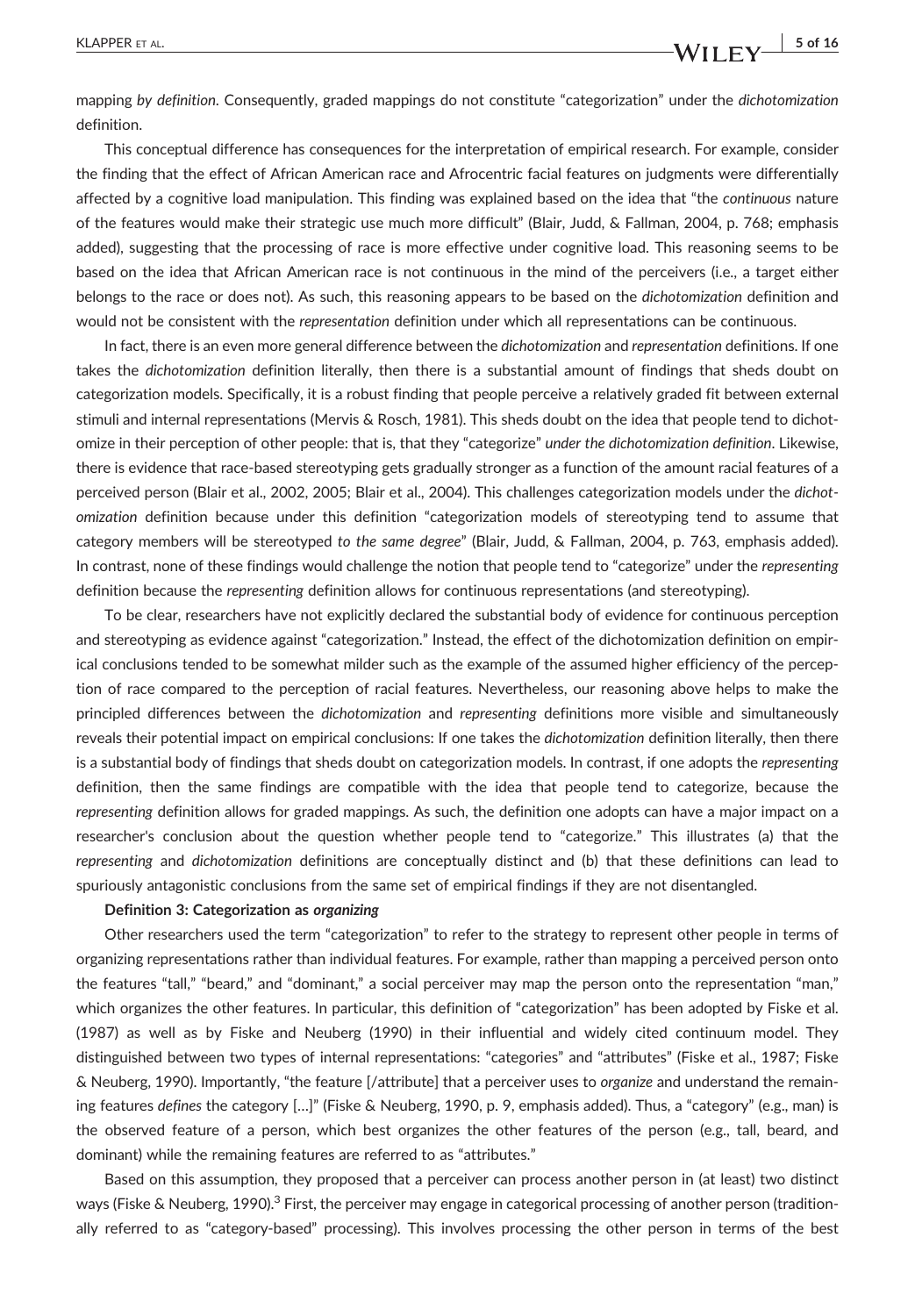### 6 of 16 KLAPPER ET AL.

organizing representation (e.g., the representation "man" and its associated stereotypes). Alternatively, the perceiver may engage in non-categorical processing of the other person (traditionally referred to as "attribute-based" or "individuating" processing). This involves processing the other person in terms of all observed properties (e.g., man, tall, beard, and dominant).

Importantly, the premise of this theorizing is that a person can be represented in terms of either the best organizing representation ("category") or individual properties ("attributes"). However, when is a property a good organizer of the other properties of a person? Fiske and Neuberg (1990) elaborated that "the category label has more and stronger links to the attributes than any single attribute has to the other attributes; hence the category label can be said to organize the attributes" (Fiske & Neuberg, 1990, p. 9, emphasis added). For example, if the set of observed properties is man, tall, beard, and dominant, the property man is the "category" if it has the most associations with other properties in this set (for direct quotations, see Appendix). Hence, under the organizing definition, categorical representations ("categories") differ from non‐categorical representations ("attributes") in terms of their structural position in an associative network.

The organization definition differs conceptually from the representing definition. Under the representing definition, every mental representation constitutes a "category." In contrast, under the organization definition, only a subset of all mental representations constitute "categories" (i.e., those that organize observed properties), and only a mapping of a stimulus onto those mental representations constitutes "categorization." Consequently, while "categorization" is a seemingly inevitable part of person perception under the representing definition, "categorization" can in principle be avoided under the organization definition by processing the individual properties (e.g., man, tall, beard, and dominant) of the other person rather than reducing the other person to one organizing property (e.g., man).

The organization definition also differs conceptually from the dichotomization definition. Although both the dichotomization and organization definitions make a distinction between categorical and non‐categorical representations, the dichotomization definition makes this distinction based on whether graded information is employed ("categories" are defined as all-or-none representations and non-categorical representations as graded) while the organization definition makes this distinction based on structural positions in an associative network ("categories" are defined by having the most and strongest associative links with other properties of the person). Consequently, evidence of graded processing (e.g., Blair et al., 2004) constitutes evidence of non-categorical processing under the dichotomization definition but not under the organization definition.

That the organization definition is distinct from other definitions is also evident in other existing interpretations of empirical findings. For example, what finding would lead to the conclusion that a personality trait is a "category" under the organizing definition? It has been reasoned as follows. Representations with an organizing positions have—by definition—relatively many associations, which may make them relatively effective sources of inferences about another person. Hence, if a representation does not seem to be an effective source of inferences about another person, it probably has few associative links. Importantly, a representation with few associative links is unlikely to act as an organizer of observed person properties. Thus, it was argued that "the category labels are most likely to be those features that generate relatively rich but distinct inferences" (Fiske et al., 1987, pp. 401–402).

There are a number of findings, which suggest that personality traits are relatively ineffective sources of inferences (Andersen & Klatzky, 1987; Andersen, Klatzky, & Murray, 1990; Bond & Brocket, 1987; Bond & Sedikides, 1988). For example, Andersen and Klatzky (1987) provided participants with a person label (e.g., politician or extravert) and instructed to list as many properties a person with that label is likely to have. They found that participants listed relatively few novel properties based on personality traits (e.g., extravert) compared to other person labels (e.g., politician). This and other findings (Andersen et al., 1990; Bond & Brocket, 1987; Bond & Sedikides, 1988) have led to the conclusion that personality traits are unlikely to act as organizers of observed person properties (Fiske & Neuberg, 1990). This means that they are unlikely to act as "categories" under the organization definition. Notice that this reasoning uniquely applies under the organization definition where a category is defined in terms of its structural position in an associative network. Hence, the theoretical conclusions from empirical findings depend again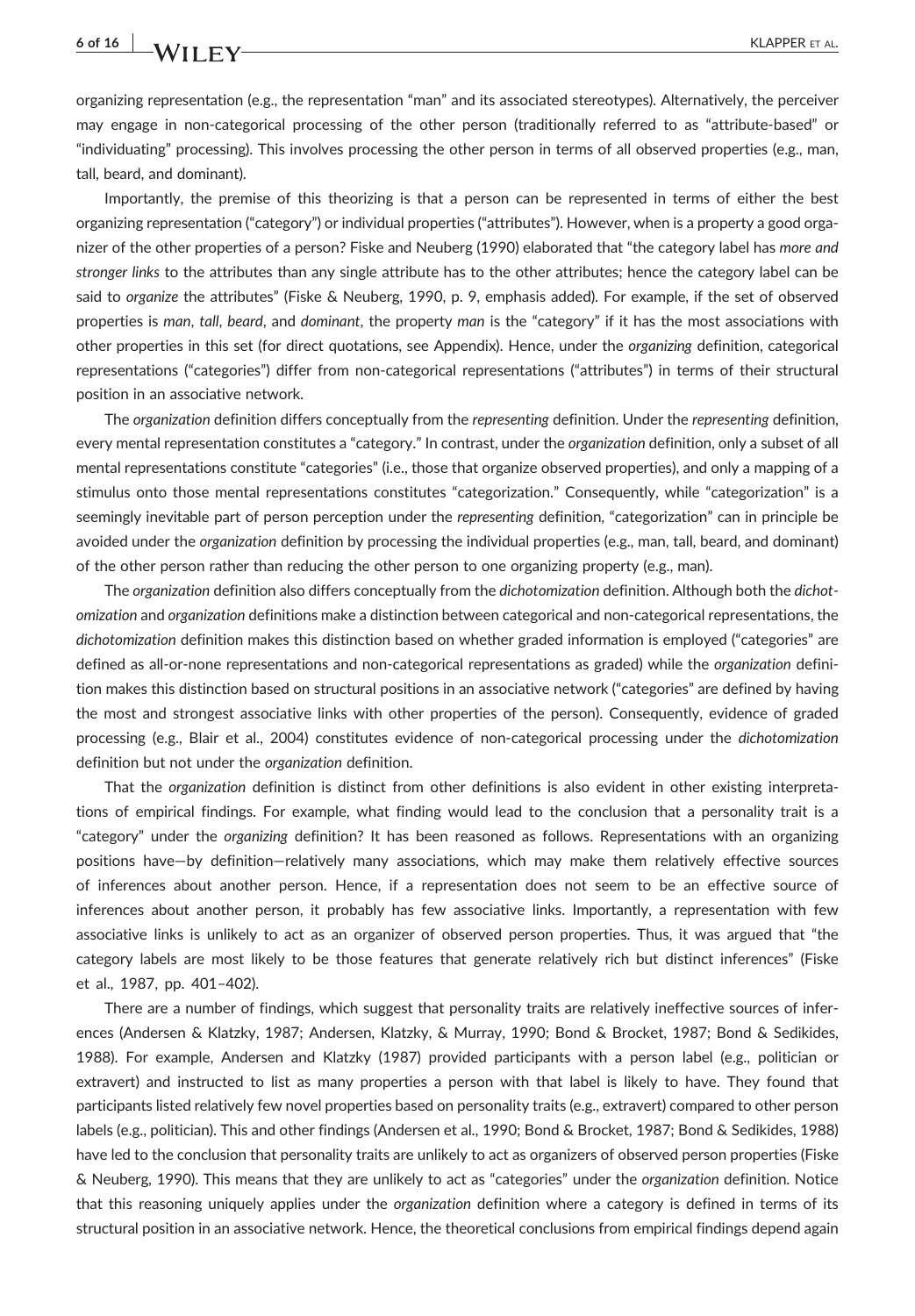## KLAPPER ET AL.  $\begin{array}{c|c|c|c|c} \hline \text{KLAPPER ET AL.} & \text{7 of 16} \end{array}$

on the employed definition of "categories" and "categorization." This further illustrates that the organization definition is conceptually distinct from other definitions.

#### Definition 4: Categorization as grouping

Another definition is that categorization means to "characterize others on the basis of the social groups to which they belong [rather than to] view other people […] as unique entities" (Mason & Macrae, 2004, p. 1785; see also Hugenberg et al., 2010; Macrae & Bodenhausen, 2000; Macrae & Bodenhausen, 2001). Put differently, "categorization" entails to map several people onto the same internal representation (e.g., when looking at three people, we may see: "man," "man," and "man"), while non-categorical processing entails mapping each individual onto a separate representation (e.g., when looking at three people, we may see: "Peter," "Dave," and "John"). This distinction is relatively common in the recent person perception literature (Hugenberg et al., 2010; Macrae & Bodenhausen, 2000; Macrae & Bodenhausen, 2001; Mason & Macrae, 2004), and also has connections to the extensive literature on self-categorization and social identity (Brown, 2000; Hornsey, 2008; Tajfel & Turner, 1986).

The grouping definition is conceptually different from Definitions 1–3. Under the representing definition (Definition 1), any mapping of a person onto an internal representation constitutes "categorization." In contrast, under the grouping definition, only a mapping onto some (group) representations constitutes "categorization" (e.g., "man" but not "Peter"). The grouping definition is also different from the dichotomization definition (Definition 2). Under the dichotomization definition (Definition 2), binary mappings constitute "categorization" but graded mappings do not. In contrast, under the grouping definition, mapping several people onto the same representation (e.g., man) constitutes "categorization" irrespective of whether this mapping is binary or graded (e.g., even if these people differ in the degree to which each is perceived as a "man"). Finally, the grouping definition is also different from the organization definition (Definition 3). Under the organization definition (Definition 3), "categorization" entails organizing the properties of another person by one representation, which is different from grouping. For example, suppose that the observable properties of a person (e.g., blue eyes, blond, and actor) are better organized by an exemplar representation (e.g., Brad Pitt) than a group representation (e.g., man). In that case, representing the person in terms of the exemplar representation (this is "Brad Pitt") would constitute "categorization" under the organization definition but not under the grouping definition.

These conceptual differences are also reflected in theoretical conclusions from empirical findings. In particular, evidence that social perceivers fail to (correctly) distinguish between members of social groups has been taken as evidence of "categorization" under the grouping definition. For example, when asked to retrieve the speaker of a statement, people tend to confuse speakers more frequently within currently salient social groups (e.g., a man with another man) than between these social groups (e.g., a man with a woman; Gawronski, Ehrenberg, Banse, Zukova, & Klauer, 2003; Taylor et al., 1978; for an overview, see Klauer & Wegener, 1998). This is a robust finding (Klauer & Wegener, 1998), which is consistent with the idea that we tend to treat people as interchangeable group members (i.e., "categorization" under the grouping definition).

Importantly, the interpretation of such findings depends again on the employed definition. Under the representing definition, any kind of representing another person constitutes "categorization," including storing an exemplar representation of the speaker of a statement. Consequently, even correctly remembering the speaker of a statement could be seen as evidence of "categorization" under the representing definition. In contrast, remembering the speaker of a statement is usually not seen as evidence of "categorization" under the grouping definition (Klauer & Wegener, 1998). Hence, the theoretical conclusions from these findings differ dependent on whether one adopts the grouping or representing definitions.

The interpretation of these findings also differs between the grouping and dichotomization definitions. Under the dichotomization definition, one speaks of "categorization" if and only if there is an all-or-none mapping of the perceived person onto an internal representation. The finding of higher within‐group than between‐group confusions between speakers suggests that group members may have been mapped onto the same internal representation (e.g., "man") but does not necessarily imply that this is an all‐or‐none mapping (people may still perceive some speakers as better exemplars of "men" than others). In fact, when interpreted together with existing evidence of graded mappings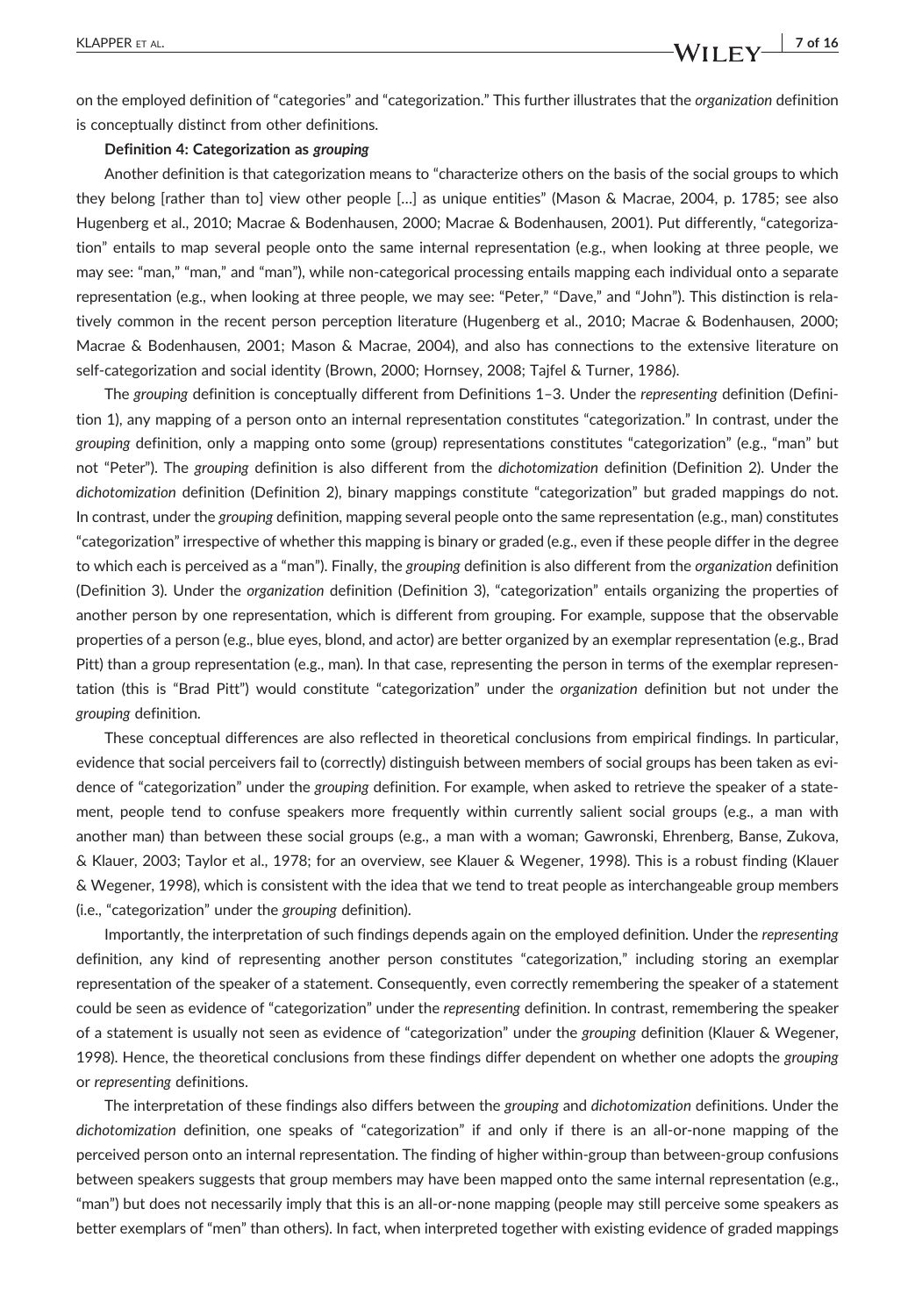### 8 of 16 KLAPPER ET AL.

in the literature (e.g., Blair et al., 2002; Freeman, Ambady, Rule, & Johnson, 2008; Mervis & Rosch, 1981), it seems more plausible that groupings were based on graded mappings (e.g., several speakers fit to the representation "men" but to varying degrees). Under the dichotomization definition, this would mean that speakers were not "categorized." In contrast, under the grouping definition, the same interpretation would mean that speakers were "categorized."

Finally, the interpretation of the findings above is also different depending on whether one adopts the grouping or organization definition. To illustrate this, consider the findings that speakers with similar colors of clothing (Brewer, Weber, & Carini, 1995) and speakers who are assigned to the same arbitrary groups (Judd & Park, 1988) are more often confused with each other. These findings support the idea that these speakers were represented as interchangeable group members. Hence, under the grouping definition, these findings support the conclusion that the speakers were "categorized." In contrast, it seems implausible that color of clothing and arbitrary groupings organize the observed properties of a person best ("categorization" under the organization definition). Almost by definition, an arbitrary grouping should be uncorrelated to the properties of a person, which means that distinguishing between people based on an arbitrary grouping would not constitute "categorization" under the organization definition. Hence, whether or not the findings above can be seen as evidence of "categorization" again depends on the employed definition of "categorization."

#### 3.1 | Applying the conceptual analysis to open questions

Earlier, we introduced three existing open questions in the person perception literature that are relevant to our conceptual analysis. First, there are seemingly antagonistic viewpoints regarding the question of whether or not "categorization" is an inevitable part of person perception (Macrae & Bodenhausen, 2000). Second, there is ambiguity regarding the question of how frequently social perceivers rely on "categorization" during person perception (assuming that "categorization" can be avoided in principle). Third, it has been argued that the distinction between categorical and non-categorical processes is artificial and may be better avoided (Cox & Devine, 2015; Kunda & Thagard, 1996). In the following, we will discuss how disentangling the four discussed definitions (see Table 1) may help to address these issues.

#### 3.1.1 | Is categorization inevitable?

In Allport's seminal writings on the role of categorization in person perception, he argued that "the human mind must think with the aid of categories […]. We cannot possibly avoid this process" (Allport, 1954, p. 21; see also: Bargh, 1999). However, the view that "categorization" is an inevitable part of person perception has been questioned based on findings that "category" activation is moderated by processing goals and resources (Macrae et al., 1997; Macrae & Bodenhausen, 2000). As a result, there are seemingly antagonistic viewpoints about the question whether "categorization" is an inevitable part of person perception (Allport, 1954; Bargh, 1999) or a processing strategy that is endorsed only under specific conditions (Macrae et al., 1997; Macrae & Bodenhausen, 2000).

Our conceptual analysis suggests that these viewpoints could reflect different usages of the term "categorization" rather than truly antagonistic positions. Under the representing definition, "categorization" constitutes the general process of mapping external stimuli onto internal representations. Virtually every person perception model assumes that people represent other people in some sense (e.g., Brewer, 1988; Ehret et al., 2014; Fiske & Neuberg, 1990; Freeman & Ambady, 2011; Greenwald & Banaji, 1995; Hugenberg et al., 2010; Kunda & Thagard, 1996; Smith & DeCoster, 1998; Zebrowitz et al., 2003). As such, "categorization" does appear inevitable under the representing definition. Allport's strong claim that thinking in general requires categories (i.e., that there does not exist any non‐categorical thinking) suggests that he adopted the representing definition.

By contrast, under Definitions 2–4, "categorization" constitutes a mapping of external stimuli onto a specific set of internal representations (all-or-none representations, organizing representations, or group representations) that are distinguished from non‐categorical representations. Consequently, "categorization" can in principle be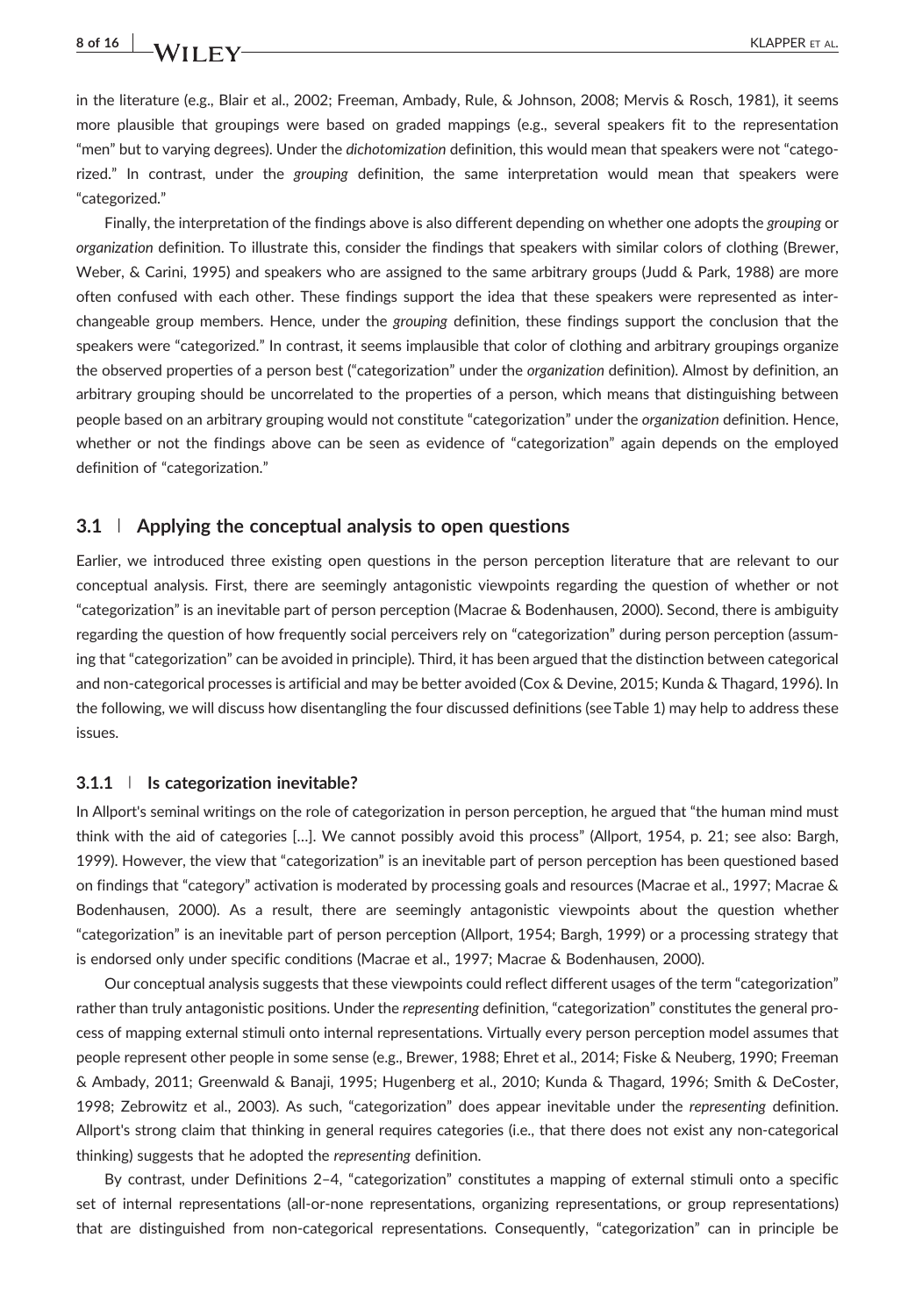avoided under Definitions 2–4 by construing other people in terms of non‐categorical representations (graded dimensions/attributes/exemplars). It seems likely that researchers who argued that "categorization" is conditional rather than inevitable adopted one of these (or similar) definitions. This is evident in the interpretation of findings as evidence for the conditional nature of "categorization." These findings usually show that certain social representations (e.g., gender) have not become more activated in a certain situation. This indicates that those particular mental representations have not been mapped onto the perceived person in this particular situation (Macrae et al., 1997; Macrae & Bodenhausen, 2000). By contrast, these findings do not rule out that the other person has been mapped onto some internal representation and thus that perceivers "categorized" under the representing definition.

Taken together, the two viewpoints above may not be truly antagonistic. Researchers who adopted the viewpoint that "categorization" is an inevitable part of person perception may have intended to suggest that mapping external stimuli onto internal representations (Definition 1) is an inevitable part of person perception. In contrast, researchers who adopted the viewpoint that "categorization" is a conditional processing strategy may have intended to suggest that dichotomizing, organizing, or grouping (Definitions 2–4) or other more specific cognitive strategies are conditional.

#### 3.1.2 | How frequently do people rely on "categorization"?

If "categorization" is one of several possible processing strategies, an important question is how frequently social perceivers employ this strategy. Unfortunately, the existing literature does not give an unequivocal answer to this question. While the more traditional view is that "categorization" is a frequently employed default (Brewer, 1988; Fiske, Lin, & Neuberg, 1999; Fiske & Neuberg, 1990), some researchers have noted that "categorization" may be erelatively rare (Krueger & Rothbart, 1988), and findings emerged that could suggest that non-categorical processes may be more common than originally assumed (Blair et al., 2002). As a result, it remains relatively ambiguous what the conclusion is regarding the frequency with which people "categorize."

Again, we suggest that part of the ambiguity may be due to different usages of the term "categorization." As we already noted, "categorization" seems to be an inevitable aspect of person perception under the representing definition (Definition 1) while Definitions 2–4 leave room for the possibility that social perceivers may not always "categorize." However, even among Definitions 2–4, different answers arise for the question of how frequently people rely on categorization. This is most apparent when comparing the dichotomization to grouping definition. As we mentioned above, there is considerable evidence that social perceivers employ graded (rather than binary) representations in various settings and tasks (Blair, Chapleau, & Judd, 2005; Blair, Judd, & Fallman, 2004; Freeman & Ambady, 2011; Mervis & Rosch, 1981). These findings suggest that people rarely "categorize" under the dichotomization definition. At the same time, there is also considerable evidence that people often do not distinguish between members of social groups (Gawronski et al., 2003; Taylor et al., 1978; for an overview, see Klauer & Wegener, 1998). Moreover, there is robust evidence that social perceivers judge other people not only in terms of individualized knowledge but also in terms of stereotypes about social groups (Jussim, 1991; Smith & DeCoster, 1998). These findings suggest that people tend to represent other people as interchangeable group members. This means that they may frequently "categorize" under the grouping definition. 4

In sum, while there is considerable evidence that social perceivers "categorize" rarely under the dichotomization definition, there is also considerable evidence that social perceivers "categorize" frequently under the grouping definition. Consequently, ambiguity about the frequency with which people "categorize" may not necessarily be due to conflicting empirical findings but could also be due to different usages of the term "categorization." That is, what may appear to be conflicting conclusions (e.g., people frequently "categorize" vs. people rarely "categorize") may be compatible conclusions (e.g., people rarely dichotomize information but frequently group other people).

#### $3.1.3$  | Is the distinction between categorical and non-categorical useful?

Several researchers have noticed that there are seeming contradictions in the way researchers have distinguished "categorization" from other hypothetical cognitive strategies (Cox & Devine, 2015; Kunda & Thagard,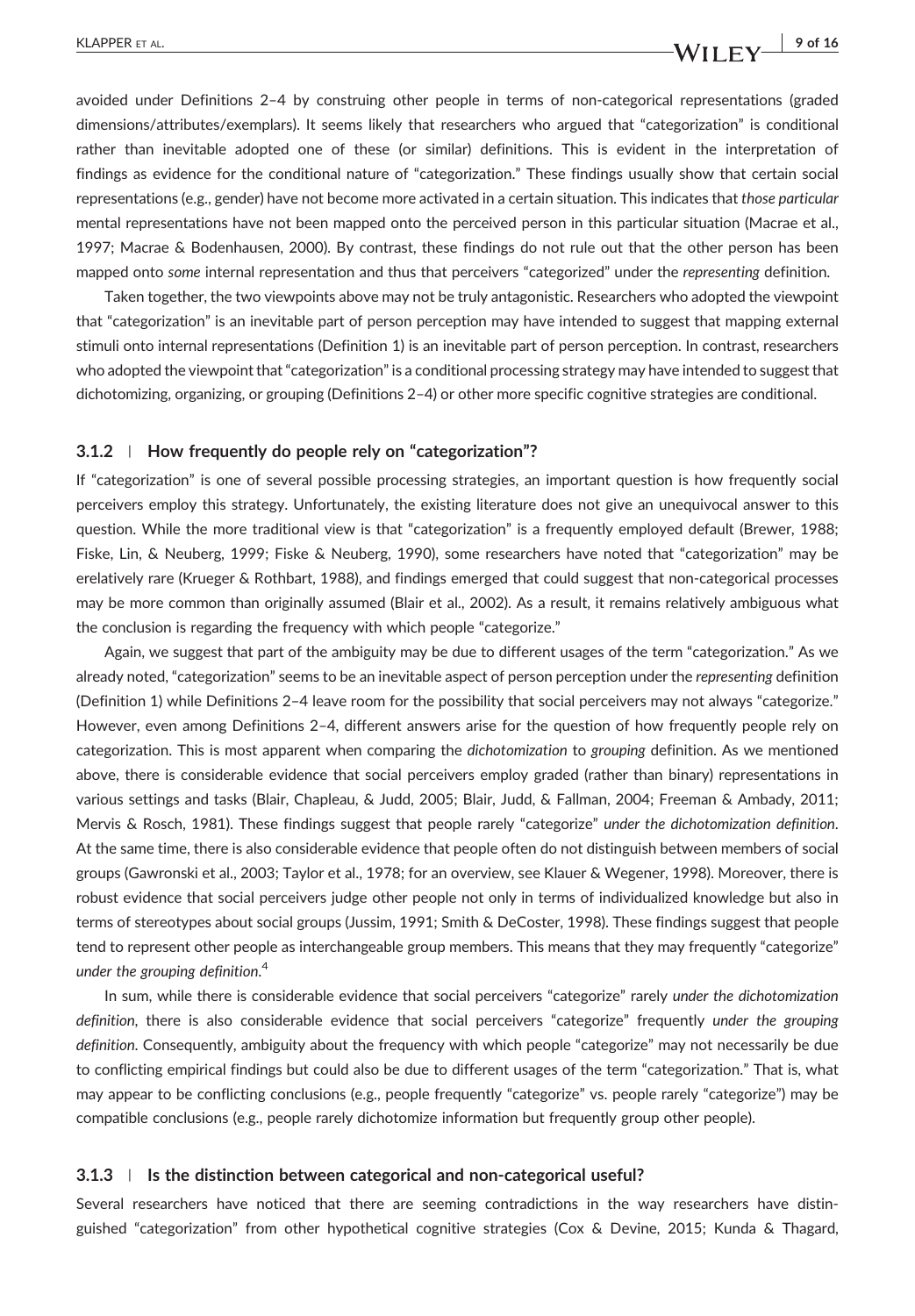### 10 of 16 KLAPPER ET AL.

1996; Quinn & Macrae, 2005). As a result, such distinctions have been declared artificial (Cox & Devine, 2015), and it has been proposed that models that do not make the distinction are to be favored (Kunda & Thagard, 1996). Despite this criticism, the distinction between categorical and non‐categorical processes has remained widespread in the person perception literature (Hugenberg et al., 2010; Macrae & Bodenhausen, 2000). As such, there appear to be different viewpoints about the scientific value of the distinction between categorical and non‐categorical processes.

Again, these viewpoints may partially be the result of different usages of the term "categorization." For example, Kunda and Thagard (1996) noticed that "categories" are defined as group representations (i.e., the grouping definition) and that personality traits are not seen as "categories" by many researchers (for an overview, see Kunda & Thagard, 1996). They argued that this appears to be untenable given that people can be grouped based on virtually any property—including personality traits (e.g., the group of intelligent, trustworthy, or extravert people). As such, there appears to be no reason why personality traits should not be seen as "categories" (here, understood as "groupings") and thus why mapping a person onto personality trait should not be seen as "categorization." In line with this point, we recently found evidence that people spontaneously group other people based on personality traits (Klapper, Dotsch, van Rooij, & Wigboldus, 2016).

Nevertheless, notice that Kunda and Thagard assessed the practice of treating personality traits as non‐categorical representation under the grouping definition. Indeed, under this definition, there seems to be no clear reason why a personality trait should not be seen as a "category." However, under the dichotomization definition, any graded representation is not a category and the treatment of personality traits as non-categorical representation therefore seems appropriate. A similar point applies to the *organizing* definition under which a representation that has many associations with other observed properties of a person is a "category." Under this definition, the findings that personality traits are relatively ineffective sources of person inferences are consistent with the treatment of personality traits as non‐categorical representations (Andersen et al., 1990; Andersen & Klatzky, 1987; Bond & Brocket, 1987; Fiske & Neuberg, 1990).

Taken together, it seems that researchers who treated personality traits as non‐categorical representations did not necessarily intend to suggest that personality traits are not group representations (Definition 4). Instead, they may have intended to suggest that personality traits are graded representations (Definition 2) or representations that do not organize observed person properties (Definition 3). As such, the seeming contradiction between explicit definition (e.g., "categories" are group representations) and usage of the term "categories" (e.g., personality traits are not "categories") may not be a real contradiction. Instead, it may reflect that the term "categories" has been used with different underlying meanings.

A similar point can be made for criticism that was raised by Cox and Devine (2015). They discussed the view that categorical representations are more effective sources of person inferences than non‐categorical representations (which fits best to the organizing definition). They collected a pool of person properties that had been labeled as "categories" and a pool of person properties that had been treated as non‐categorical representations by researchers in the person perception literature. Next, they tested how effectively people can infer person characteristics from these labels.<sup>5</sup> They found that the presumed "categories" were not consistently more effective sources of person inferences than the presumed non‐categorical representations and that this challenges traditional categorization models (Cox & Devine, 2015). They argued that the presumed "categories" do not appear different from the presumed non-categorical representations and that the distinction between categorical and non-categorical representations may be better avoided. However, it seems likely that many researchers who distinguished between categorical and noncategorical representations did not intend to suggest that the former is a more effective source of person inferences than the latter (which belongs to the organizing definition). Instead, they may have intended to suggest that one is presumably dichotomous and the other presumably graded (the dichotomization definition) or that one is a group representation and the other an individual representation (the grouping definition).

What can we conclude from this? In our view, the problem is not necessarily that the distinction between categorical and non‐categorical representations is devoid of any coherent (Kunda & Thagard, 1996) and empirically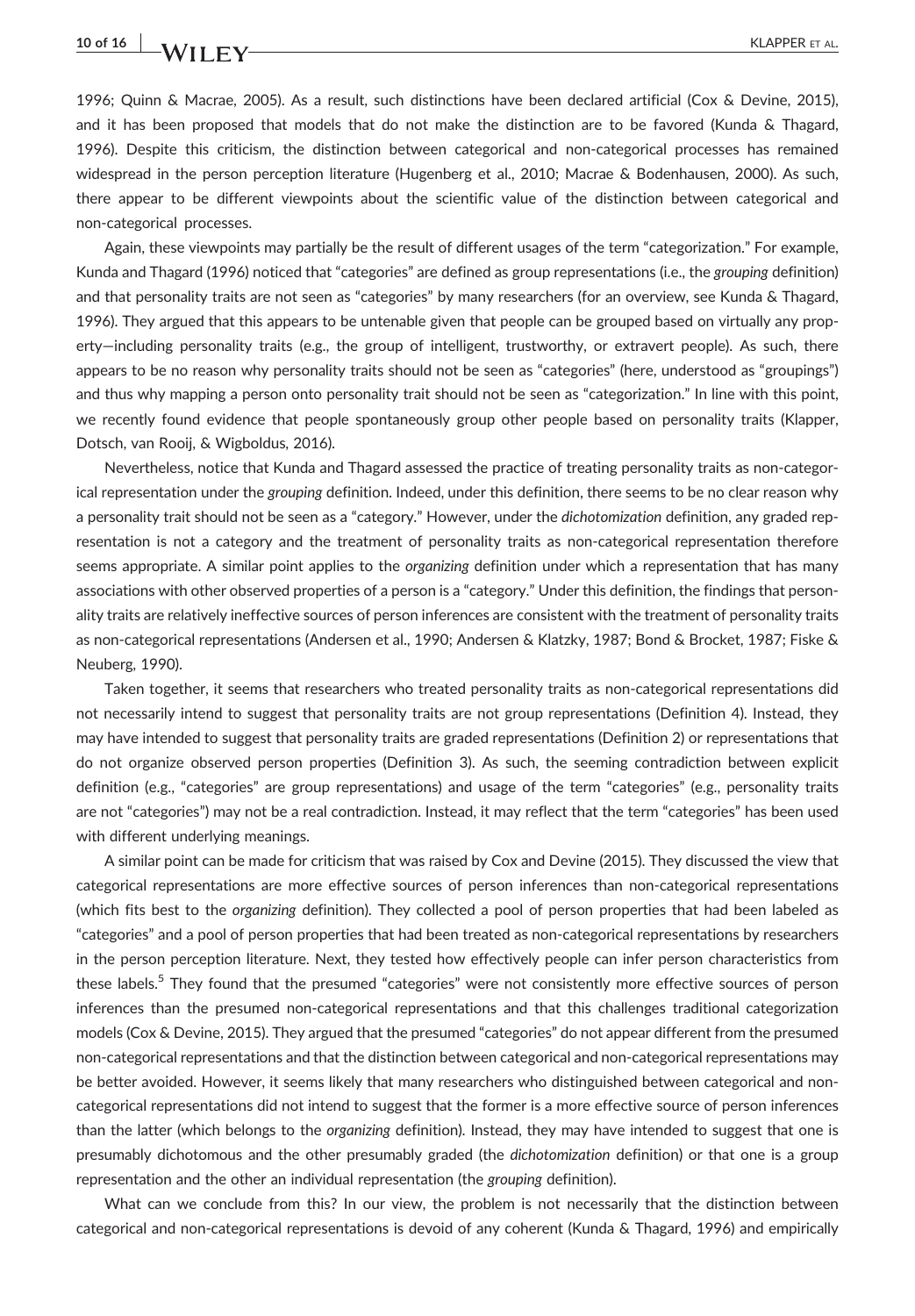supported meaning (Cox & Devine, 2015). Instead, the problem may be that several different meanings are attached to it, and that these meanings are usually confounded in the literature. This is a qualitatively different problem than suggested in past criticism, which requires a different solution. Namely, rather than rejecting the distinction between categorical and non‐categorical a more constructive approach may be to disentangle the different meanings that are attached to these distinctions and discuss them separately in future research. For example, rather than asking "should we label personality traits as categories?" we may adopt the grouping definition and ask "do people group other people based on personality traits?" While there is no clear approach to answer the former question, the latter question could be answered by investigating whether people tend to confuse other people who possess similar personality traits (and we recently found evidence that they do; Klapper et al., 2016). In general, by adopting specific definitions of "categorization," relatively intangible conceptual questions could be turned into more tangible empirical questions. We hope that our conceptual analysis provides the conceptual foundation for this.

#### 3.2 | Sharpening the relationship between theory and data

A general problem that we hope to alleviate with our conceptual analysis is that the relationship between theory and empirical findings gets blurred if different definitions are confounded. This blurring can have important consequences. First, if different definitions are confounded under the same label, empirical evidence may be allocated to the wrong theoretical hypothesis. For example, recall from our discussion of the dichotomization definition that sometimes the assumption has been adopted in the literature that representing a person by race entails an all-ornone mapping. This assumption has been adopted, although there is considerable evidence that mappings of people onto internal representations tend to be graded. This may be due to a misallocation of evidence. For example, based on the literature, it appears that there is widespread agreement that "people tend to categorize" and without disentangling the confounded definition this can appear as agreement that "people tend to dichotomize." As a result, a hypothesis that is not well supported by empirical findings ("people dichotomize") can spuriously appear well supported. Hence, confounding definitions of theoretical constructs creates the danger of confounding evidence for theories.

Second, a blurred relationship between theory and empirical findings also makes it hard to falsify theories. Counter‐evidence usually applies only under one specific definition of "categorization" and can therefore be discredited by adopting another definition. For example, most researchers may not think that evidence for graded mappings is evidence against "categorization" because it is evidence against "categorization" only under the dichotomization definition. A similar point can be made about the finding that person properties that researchers have labeled as "categories" are not generally more effective sources of inferences than person properties that researchers have treated as non-categorical representations (Cox & Devine, 2015). This finding is problematic if the main idea behind the distinction is that the presumed "categories" are more effective sources of inferences. However, most researchers may not make the distinction between categorical and non‐categorical representations with the idea in mind that categorical representations are more effective sources of inferences (which belongs to the organization definition). As a result, the findings by Cox and Devine may be perceived as irrelevant by many researchers. In general, most conceivable findings that would challenge that there is a distinction between categorical and non‐categorical representations under one definition are likely to be irrelevant under other definitions and therefore prone to be discredited. This makes the theoretical assumptions that are underlying such distinctions relatively immune to falsification as long as the definitions remain confounded.

To conclude, confounding different definitions of "categorization" can distort conclusions from the empirical literature in multiple ways and thereby makes an empirical discussion about the theory (e.g., in an empirical review) relatively intangible. In all cases, the key to preventing the problem is to properly disentangle existing definitions. We hope that our conceptual analysis has contributed to this aim.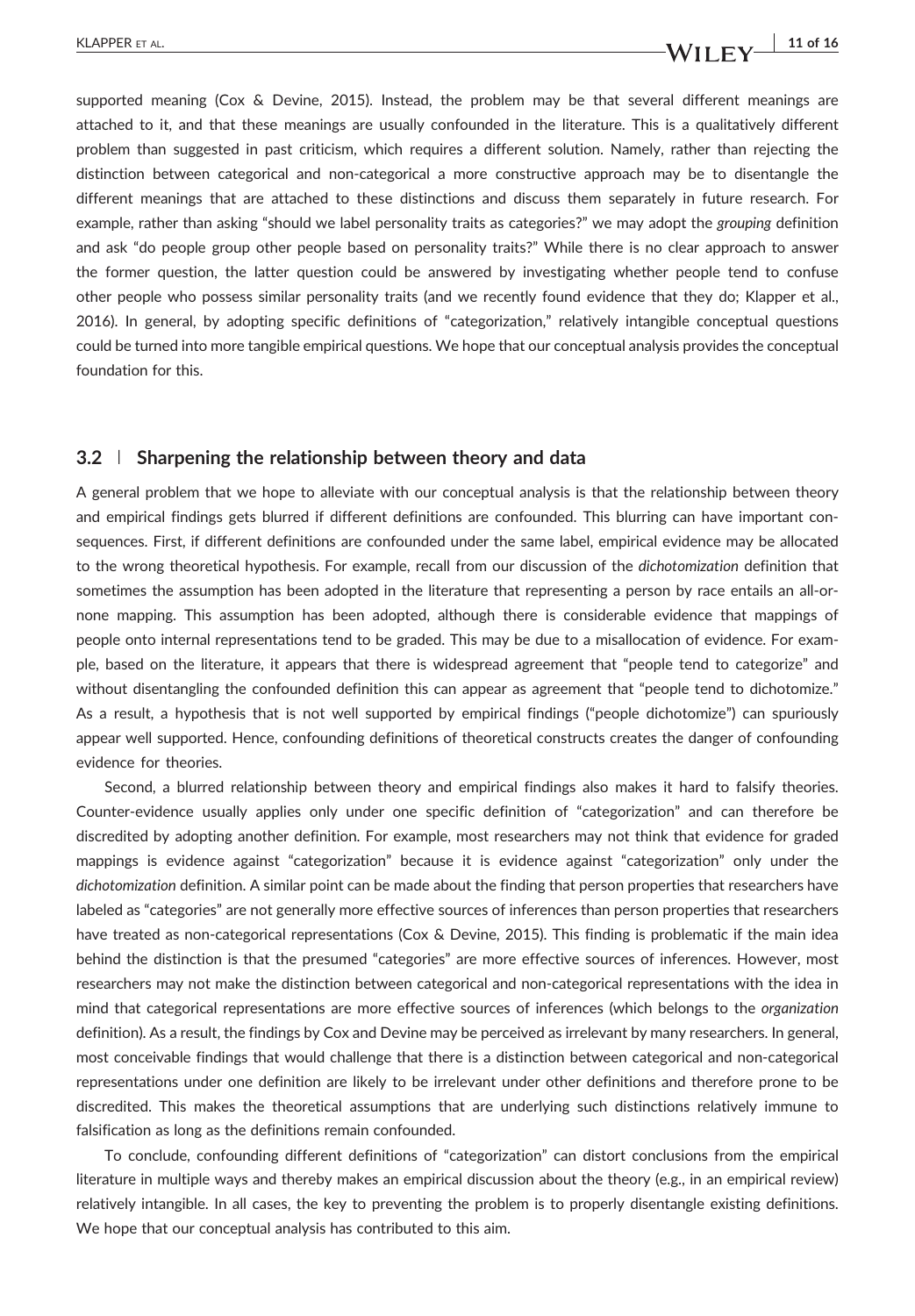12 of 16 NA/LUEN. THE SERVICE OF THE SERVICE OF THE SERVICE OF THE SERVICE OF THE SERVICE OF THE SERVICE OF THE SERVICE OF THE SERVICE OF THE SERVICE OF THE SERVICE OF THE SERVICE OF THE SERVICE OF THE SERVICE OF THE SERVI

### 4 | CONCLUSION

The notion of "categorization" has been widespread in the person perception literature for decades. However, the term "categorization" has been used with qualitatively different meanings, which can give rise to spurious disagreement. A main cause of such problems is that confounding these definitions blurs the relationship between theory and empirical findings. Consequently, it is vital for scientific debates to explicate and disentangle the different definitions that are employed in the literature. We hope that our conceptual analysis has contributed to this aim and helps to further advance the clarity, and general quality of the field's pivotal theories.

#### ACKNOWLEDGEMENTS

This research was supported by a NWO grant 464‐11‐036 awarded to Ron Dotsch and Daniël Wigboldus.

#### **ENDNOTES**

- $1$  Sometimes the terms "concepts" and "categories" have been distinguished in the sense that the "concept" is an internal representation (e.g., pen) while the "category" refers to the corresponding class of stimuli that are treated as equivalent under the concept (e.g., x, y, and y are each a pen). Researchers who use the terms in this way would not say that the concept is a category but that it has or refers to a category. More variants exist, but importantly they agree on the point that all internal representations are/have categories—contrary to the subsequent definitions we discuss.
- $2$  Exceptions to this view can be found in non-representationalist camps in cognitive science (e.g., van Rooij, Bongers, & Haselager, 2002; van Gelder, 1995; but see Haselager, de Groot, & van Rappard, 2003). Yet, to our knowledge, no non-representational accounts of person perception have been put forth to this date.
- $3$  In their continuum model, Fiske and Neuberg (1990) proposed also that there may be processing strategies that fall inbetween a purely category‐based and attribute‐based strategy (e.g., sub‐categorizing). Although this idea is of theoretical importance, it is not directly relevant for the question of how "categorization" is defined in their model. For the sake of simplicity, we illustrate their definition of "categorization" by focusing on the main distinction between purely category‐based and attribute‐based processing.
- <sup>4</sup> To our knowledge, there has not been much systematic research that addressed the question to what extent people tend to "categorize" under the organization definition (but see Fiske et al., 1987). Moreover, answering this question is relatively complicated given that it is relatively ambiguous what can be counted as "categorization" under Definition 3. For example, whether representing another person as an actor counts as "categorization" depends on whether the representation "actor" organizes the other features of the person, and it is not always clear in empirical studies whether that is the case. As such, it is relatively ambiguous to what extent people "categorize" under Definition 3.
- The argument above is somewhat simplified. The way Cox and Devine interpreted the distinction between "categories" and non-categories was similar to the organization definition but not entirely equivalent. Namely, they adopted the interpretation that "categories" differ from "non‐categories" in the sense that associative links are stronger in the direction from "categories" to "non‐categories" than from "non‐categories" to "categories." Above, we treat this interpretation as a variant of the organization definition.

#### REFERENCES

Allport, G. W. (1954). The nature of prejudice. Reading, MA: Addison‐Wesley.

- Andersen, S. M., & Klatzky, R. L. (1987). Traits and social stereotypes: Levels of categorization in person perception. Journal of Personality and Social Psychology, 53(2), 235–246. [http://doi.org/10.1037//0022](http://doi.org/10.1037//0022-3514.53.2.235)‐3514.53.2.235
- Andersen, S. M., Klatzky, R. L., & Murray, J. (1990). Traits and social stereotypes: Efficiency differences in social information processing. Journal of Personality and Social Psychology, 59(2), 192–201. [http://doi.org/10.1037/0022](http://doi.org/10.1037/0022-3514.59.2.192)‐3514.59.2.192
- Bargh, J. A. (1999). The cognitive monster: The case against the controllability of automatic stereotype effects. In S. Chaiken, & Y. Trope (Eds.), Dual‐process theories in social psychology (pp. 361–382). New York: Guilford Press.
- Blair, I. V., Judd, C. M., & Fallman, J. L. (2004). The automaticity of race and Afrocentric facial features in social judgments. Journal of Personality and Social Psychology, 87(6), 763–778. [http://doi.org/10.1037/0022](http://doi.org/10.1037/0022-3514.87.6.763)‐3514.87.6.763
- Blair, I. V., Chapleau, K. M., & Judd, C. M., (2005). The use of Afrocentric features as cues for judgment in the presence of diagnostic information. European Journal of Social Psychology, 35, 59–68.
- Blair, I. V., Judd, C. M., & Chapleau, K. M. (2004). The influence of Afrocentric facial features in criminal sentencing. Psychological Science, 15(10), 674–679. [http://doi.org/10.1111/j.0956](http://doi.org/10.1111/j.0956-7976.2004.00739.x)‐7976.2004.00739.x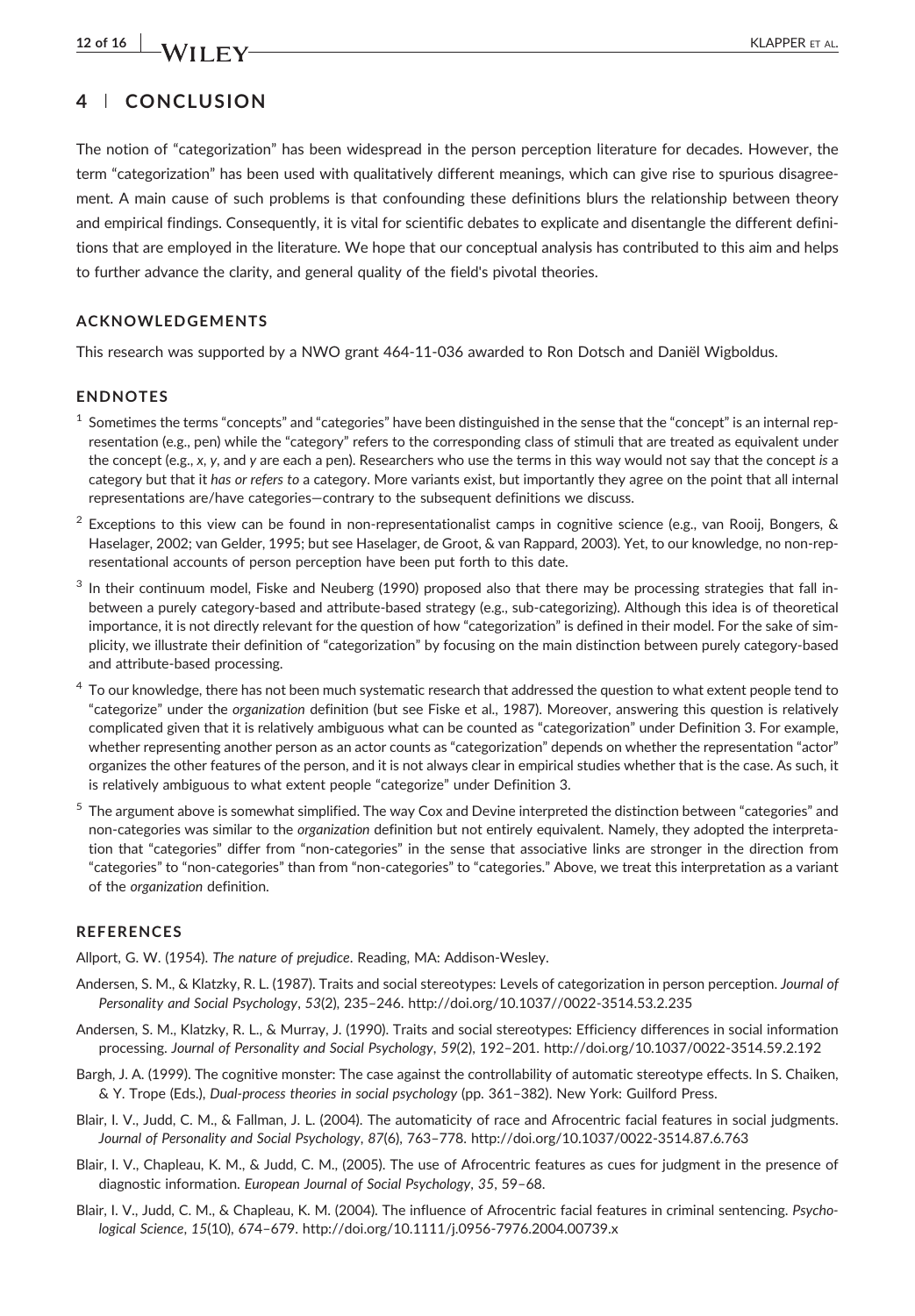- Bond, C. F., & Brocket, D. R. (1987). A social context-personality index theory of memory for acquaintances. Journal of Personality and Social Psychology, 52(6), 1110–1121.
- Bond, C. F., & Sedikides, C. (1988). The recapitulation hypothesis in person retrieval. Journal of Experimental Social Psychology, 24(3), 195–221. [http://doi.org/10.1016/0022](http://doi.org/10.1016/0022-1031(88)90036-4)‐1031(88)90036‐4
- Brewer, M. B. (1988). A dual process model of impression formation. In T. K. Srull, & R. S. Wyer, Jr. (Eds.), Advances in social cognition (Vol. 1A dual model of impression formation) (pp. 1–36). Hillsdale, NJ: Erlbaum.
- Brewer, M. B., Weber, J. G., & Carini, B. (1995). Person memory in intergroup contexts: Categorization versus individuation. Journal of Personality and Social Psychology, 69(1), 29–40. [http://doi.org/10.1037/0022](http://doi.org/10.1037/0022-3514.69.1.29)‐3541.69.1.29
- Brown, R. (2000). Social identity theory: Past achievements, current problems and future challenges. European Journal of Social Psychology, 30, 745–778.
- Cox, W. T. L., & Devine, P. G. (2015). Stereotypes possess heterogeneous directionality: A theoretical and empirical exploration of stereotype structure and content. Plos One, 10(3), e0122292.<http://doi.org/10.1371/journal.pone.0122292>
- Ehret, P. J., Monroe, B. M., & Read, S. J. (2014). Modeling the dynamics of evaluation: A multilevel neural network implementation of the iterative reprocessing model. Personality and Social Psychology Review. 19(2), 148–17[6http://doi.org/](http://doi.org/10.1177/1088868314544221) [10.1177/1088868314544221](http://doi.org/10.1177/1088868314544221)
- Fiske, S. T., Lin, M., & Neuberg, S. (1999). The continuum model: Ten years later. In S. Chaiken, & Y. Trope (Eds.), Dual‐process theories in social psychology (pp. 231–254). New York, NY: Guilford Press.
- Fiske, S. T., & Neuberg, S. L. (1990). A continuum of impression formation, from category‐based to individuating processes: Influences of information and motivation on attention and interpretation. In M. P. Zanna (Ed.), Advances in experimental social psychology (Vol. 23) (pp. 1-74). New York, NY: Academic Press.
- Fiske, S. T., Neuberg, S. L., Beattie, A., & Milberg, S. J. (1987). Category‐based and attribute‐based reactions to others: Some informational conditions of stereotyping and individuating processes. Journal of Experimental Social Psychology, 23, 399–427.
- Freeman, J. B., & Ambady, N. (2011). A dynamic interactive theory of person construal. Psychological Review, 118(2), 247– 279.<http://doi.org/10.1037/a0022327>
- Freeman, J. B., Ambady, N., Rule, N. O., & Johnson, K. L. (2008). Will a category cue attract you? Motor output reveals dynamic competition across person construal. Journal of Experimental Psychology, 137(4), 673–690. [http://doi.org/](http://doi.org/10.1037/a0013875) [10.1037/a0013875](http://doi.org/10.1037/a0013875)
- Gawronski, B., Ehrenberg, K., Banse, R., Zukova, J., & Klauer, K. C. (2003). It's in the mind of the beholder: The impact of stereotypic associations on category‐based and individuating impression formation. Journal of Experimental Social Psychology, 39(1), 16–30. [http://doi.org/10.1016/S0022](http://doi.org/10.1016/S0022-1031(02)00517-6)‐1031(02)00517‐6
- Greenwald, A. G., & Banaji, M. R. (1995). Implicit social cognition: Attitudes, self‐esteem, and stereotypes. Psychological Review, 102(1), 4–27. [http://doi.org/10.1037/0033](http://doi.org/10.1037/0033-295X.102.1.4)‐295X.102.1.4
- Hornsey, M. J. (2008). Social Identity Theory and Self‐categorization Theory: A Historical Review. Social and Personality Psychology Compass, 2(1), 204–222. [http://doi.org/10.1111/j.1751](http://doi.org/10.1111/j.1751-9004.2007.00066.x)‐9004.2007.00066.x
- Haselager, P., de Groot, A., & van Rappard, H. (2003). Representationalism vs . anti-representationalism: a debate for the sake of appearance. Philosophical Psychology, 16(1), 5–24.<http://doi.org/10.1080/0951508032000067761>
- Hugenberg, K., Miller, J., & Claypool, H. M. (2007). Categorization and individuation in the cross-race recognition deficit: Toward a solution to an insidious problem. Journal of Experimental Social Psychology, 43(2), 334–340. [http://doi.org/](http://doi.org/10.1016/j.jesp.2006.02.010) [10.1016/j.jesp.2006.02.010](http://doi.org/10.1016/j.jesp.2006.02.010)
- Hugenberg, K., Young, S. G., Bernstein, M. J., & Sacco, D. F. (2010). The categorization-individuation model: An integrative account of the other‐race recognition deficit. Psychological Review, 117(4), 1168–1187. [http://doi.org/10.1037/](http://doi.org/10.1037/a0020463) [a0020463](http://doi.org/10.1037/a0020463)
- Judd, C. M., & Park, B. (1988). Out‐group homogeneity: Judgments of variability at the individual and group levels. Journal of Personality and Social Psychology, 54(5), 778–788.
- Jussim, L. (1991). Social perception and social reality: A reflection‐construction model. Pyschological Review, 98(1), 54–73.
- Klapper, A., Dotsch, R., van Rooij, I., & Wigboldus, D. H. J. (2016). Do we spontaneously form stable trustworthiness impressions from facial appearance? Journal of Personality and Social Psychology, 111(5), 655–664.
- Klauer, K., & Wegener, I. (1998). Unraveling social categorization in the "who said what?" paradigm. Journal of Personality and Social Psychology, 75(5), 1155–1178.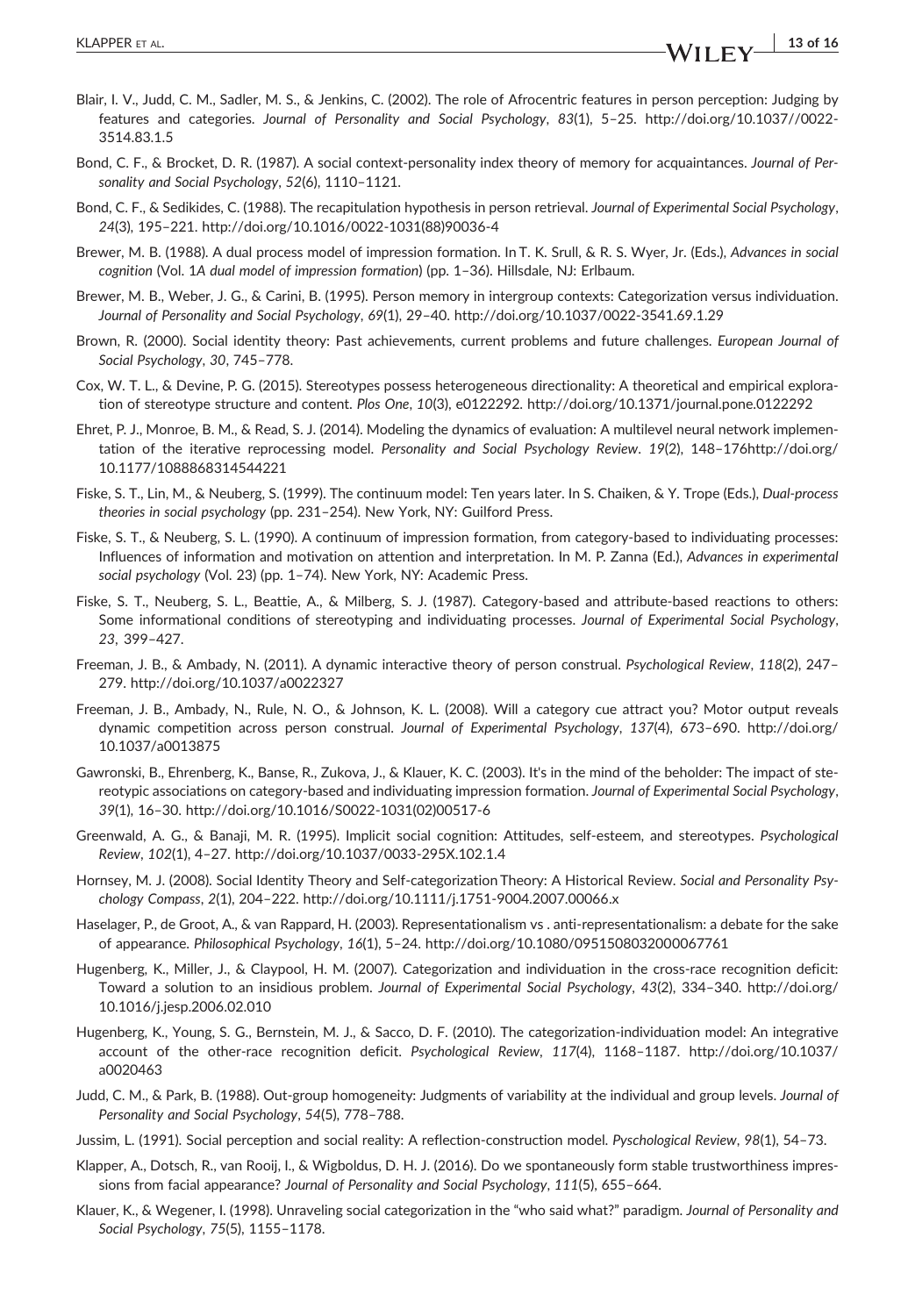### **14 of 16 NA/LI EXAMPLE AL.**

- Krueger, J., & Rothbart, M. (1988). Use of categorical and individuating information in making inferences about personality. Journal of Personality and Social Psychology, 55(2), 187–195. [http://doi.org/10.1037/0022](http://doi.org/10.1037/0022-3514.55.2.187)‐3514.55.2.187
- Kunda, Z., & Thagard, P. (1996). Forming impressions from stereotypes, traits, and behaviors: A parallel‐constraint‐satisfaction theory. Psychological Review, 103(2), 284–308.
- Macmillan, N. a., Kaplan, H. L., & Creelman, C. D. (1977). The psychophysics of categorical perception. Psychological Review, 84(5), 452–471. [http://doi.org/10.1037//0033](http://doi.org/10.1037//0033-295X.84.5.452)‐295X.84.5.452
- Macrae, C. N., & Bodenhausen, G. V. (2000). Social cognition: Thinking categorically about others. Annual Review of Psychology, 51, 93–120.<http://doi.org/10.1146/annurev.psych.51.1.93>
- Macrae, C. N., Bodenhausen, G. V., Milne, A. B., Thorn, T. M. J., & Castelli, L. (1997). On the activation of social stereotypes: The moderating role of processing objectives. Journal of Experimental Social Psychology, 33(5), 471–489. [http://doi.org/](http://doi.org/10.1006/jesp.1997.1328) [10.1006/jesp.1997.1328](http://doi.org/10.1006/jesp.1997.1328)
- Macrae, C. N., & Bodenhausen, G. V., (2001). Social cognition: Categorical person perception. British Journal of Psychology, 92, 239–255.<http://doi.org/10.1348/000712601162059>
- Mason, M. F., & Macrae, C. N., (2004). Categorizing and individuating others: the neural substrates of person perception. Journal of Cognitive Neuroscience, 16(10), 1785–1785.<http://doi.org/10.1162/0898929042947801>
- Medin, D. L., & Smith, E. E. (1984). Concept and concept formation. Annual Review of Psychology. [http://doi.org/10.1146/](http://doi.org/10.1146/annurev.psych.35.1.113) [annurev.psych.35.1.113](http://doi.org/10.1146/annurev.psych.35.1.113)
- Mervis, C. B., & Rosch, E. (1981). Categorization of natural objects, Annual Review of Psychology, 32, 89–115.
- Quinn, K., & Macrae, C. N. (2005). Categorizing others: The dynamics of person construal. Journal of Personality and Social Psychology, 88(3), 467–479. [http://doi.org/10.1037/0022](http://doi.org/10.1037/0022-3514.88.3.467)‐3514.88.3.467
- van Rooij, I., Bongers, R. M., & Haselager, W. P. F. G.(2002). A non-representational approach to imagined action. Cognitive Science, 26, 345–375.
- Smith, E. R., & DeCoster, J. (1998). Knowledge acquisition, accessibility, and use in person perception and stereotyping: Simulation with a recurrent connectionist network. Journal of Personality and Social Psychology, 74(1), 21–35. Retrieved from<http://www.ncbi.nlm.nih.gov/pubmed/9457773>
- Smith, E. E., & Medin, D. L. (1981). Categories and concepts. Cognitive Science Series.<http://doi.org/10.2307/414206>
- Smith, E., & Zarate, M. (1990). Exemplar and prototype use in social categorization. Social Cognition, 8(3), 243–262. [http://doi.](http://doi.org/10.1521/soco.1990.8.3.243) [org/10.1521/soco.1990.8.3.243](http://doi.org/10.1521/soco.1990.8.3.243)
- Tajfel, H., & Turner, J. (1986). In H. Worchel, & W. Austin (Eds.), The Social Identity Theory of Intergroup Behavior. Psychology of Intergroup Relations(pp. 7–24). Chicago: Nelson Hall.
- Tajfel, H. (1969). Cognitive aspects of prejudice. Journal of Biosocial Science, 1, 173–191. [http://doi.org/10.1017/](http://doi.org/10.1017/S0021932000023336) [S0021932000023336](http://doi.org/10.1017/S0021932000023336)
- Tajfel, H., & Wilkes, A. L. (1963). Classification and quantitative judgement. British Journal of Psychology, 54, 101–114. Retrieved from<http://www.ncbi.nlm.nih.gov/pubmed/13980241>
- Taylor, S. E., Fiske, S. T., Etcoff, N. L., & Ruderman, A. J. (1978). Categorical and contextual bases of person memory and stereotyping. Journal of Personality and Social Psychology, 36(7), 778-793. [http://doi.org/10.1037//0022](http://doi.org/10.1037//0022-3514.36.7.778)-[3514.36.7.778](http://doi.org/10.1037//0022-3514.36.7.778)
- Young, S. G., & Hugenberg, K. (2011). Individuation motivation and face experience can operate jointly to produce the own‐ race bias. Social Psychological and Personality Science, 3(1), 80–87.<http://doi.org/10.1177/1948550611409759>
- Zebrowitz, L. A., Fellous, J.‐M., Mignault, A., & Adreoletti, C. (2003). Trait impressions as overgeneralized responses to adaptively significant facial qualities: Evidence from connectionist modeling. Personality and Social Psychology Review, 7(3), 194–215. [http://doi.org/10.1207/s15327957pspr0101\\_1](http://doi.org/10.1207/s15327957pspr0101_1)

André Klapper's research lies at the intersection between social psychology, cognitive science, and cognitive neuroscience. He has authored papers in these areas for the Journal of Personality and Social Psychology, and the Journal of Cognitive Neuroscience, and worked as a teacher in Artificial Intelligence. His current research focuses on the cognitive mechanisms of social perception using a combination of theoretical (e.g., computational modeling) and empirical research approaches. He currently works as a postdoctoral researcher at the Radboud University. He holds a BA in Psychology and an MSc in Behavioral Research and finished his PhD project on Social Cognition in 2016.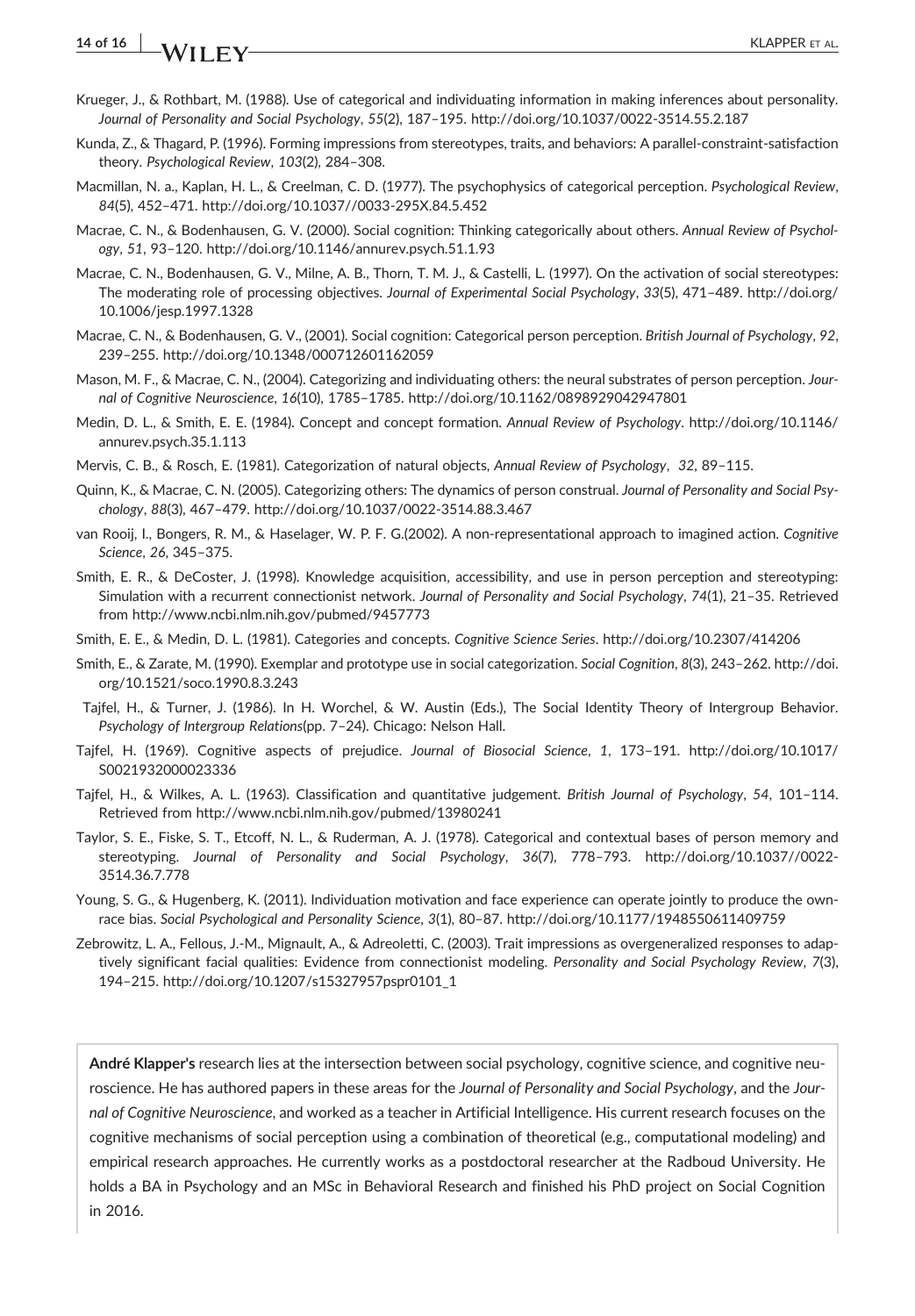# KLAPPER ET AL.  $\begin{bmatrix} 15 & 0 & 16 \\ 0 & 15 & 0 & 16 \\ 0 & 0 & 0 & 16 \\ 0 & 0 & 0 & 0 & 16 \\ 0 & 0 & 0 & 0 & 0 \\ 0 & 0 & 0 & 0 & 0 \\ 0 & 0 & 0 & 0 & 0 & 0 \\ 0 & 0 & 0 & 0 & 0 & 0 \\ 0 & 0 & 0 & 0 & 0 & 0 \\ 0 & 0 & 0 & 0 & 0 & 0 & 0 \\ 0 & 0 & 0 & 0 & 0 & 0 & 0 \\ 0 & 0 & 0 & 0 & 0 & 0 &$

Ron Dotsch is an Associate Professor of Social Psychology at Utrecht University, the Netherlands. His main line of research focuses on the topics of social cognition and social perception, using a variety of approaches, such as psychophysical reverse correlation, experiments, and computational modeling. Ron received his PhD in Psychology from Radboud University Nijmegen in 2011 and was a postdoc at Princeton University, before becoming Assistant Professor first at Radboud University Nijmegen and then at Utrecht University.

Iris van Rooij is an Associate Professor in Artificial Intelligence at Radboud University, The Netherlands. Her research focuses on advancing the theoretical foundations of computational explanations in cognitive science. Iris obtained her PhD degree in Cognitive Psychology at University of Victoria, Canada. After being a postdoc and Assistant Professor at Eindhoven University of Technology, she joined the Donders Institute for Brain, Cognition and Behaviour where she currently leads the Computational Cognitive Science group.

Daniël Wigboldus is Professor of Social Psychology at Radboud University, the Netherlands. His research focuses on person perception with a special interest in stereotyping and prejudice. Daniel received his PhD from Free University, Amsterdam, in 1998. Subsequently, he has worked at Radboud University and at the University of Amsterdam before becoming a full professor at Radboud University in 2005. Currently, he is the Dean of the Faculty of Social Sciences at Radboud University.

How to cite this article: Klapper A, Dotsch R, van Rooij I, Wigboldus D. Four meanings of "categorization": A conceptual analysis of research on person perception. Soc Personal Psychol Compass. 2017;11:e12336. <https://doi.org/10.1111/spc3.12336>

### APPENDIX A

Below, we provide for each definition a list of quotations from the literature where the respective definition has been implicitly or explicitly adopted. However, we advise some caution with interpreting the authors of these statements as "proponents" of the respective definitions. Definitions serve mainly communicative purposes, and therefore an author who uses it does not necessarily adopt it personally. The purpose of the list the quotations below is exclusively to show that the definitions exist (for one reason or another) in the writing in the literature. For this purpose, we list quotations from selected sources that have been influential and widely cited in the literature.

#### A.1 | Representation definition (Definition 1)

- "Categorization. This function involves determining that a specific instance is a member of a concept" (Smith & Medin, 1981, p. 6).
- "The human mind must think with the aid of categories […].We cannot possibly avoid this process." (Allport, 1954, p. 21). Note: The claim here is that the human mind generally requires categories. This claim fits exclusively to the representing definition given that other definitions assume that there exist non‐categorical processing styles.

#### A.2 | Dichotomization definition (Definition 2)

- "In a rather formal way, the problem of stereotypes is that of the relation between a set of attributes which vary on continuous dimensions and classifications [here, used interchangeably with 'categories'] which are discontinuous" (Tajfel, 1969, pp. 177–178, emphasis added).
- "As noted previously, it is much more difficult to adjust one's judgments in response to continuous cues rather than a dichotomous cue, such as racial category" (Blair, Judd, & Fallman, 2004, p. 774, emphasis added). Note: